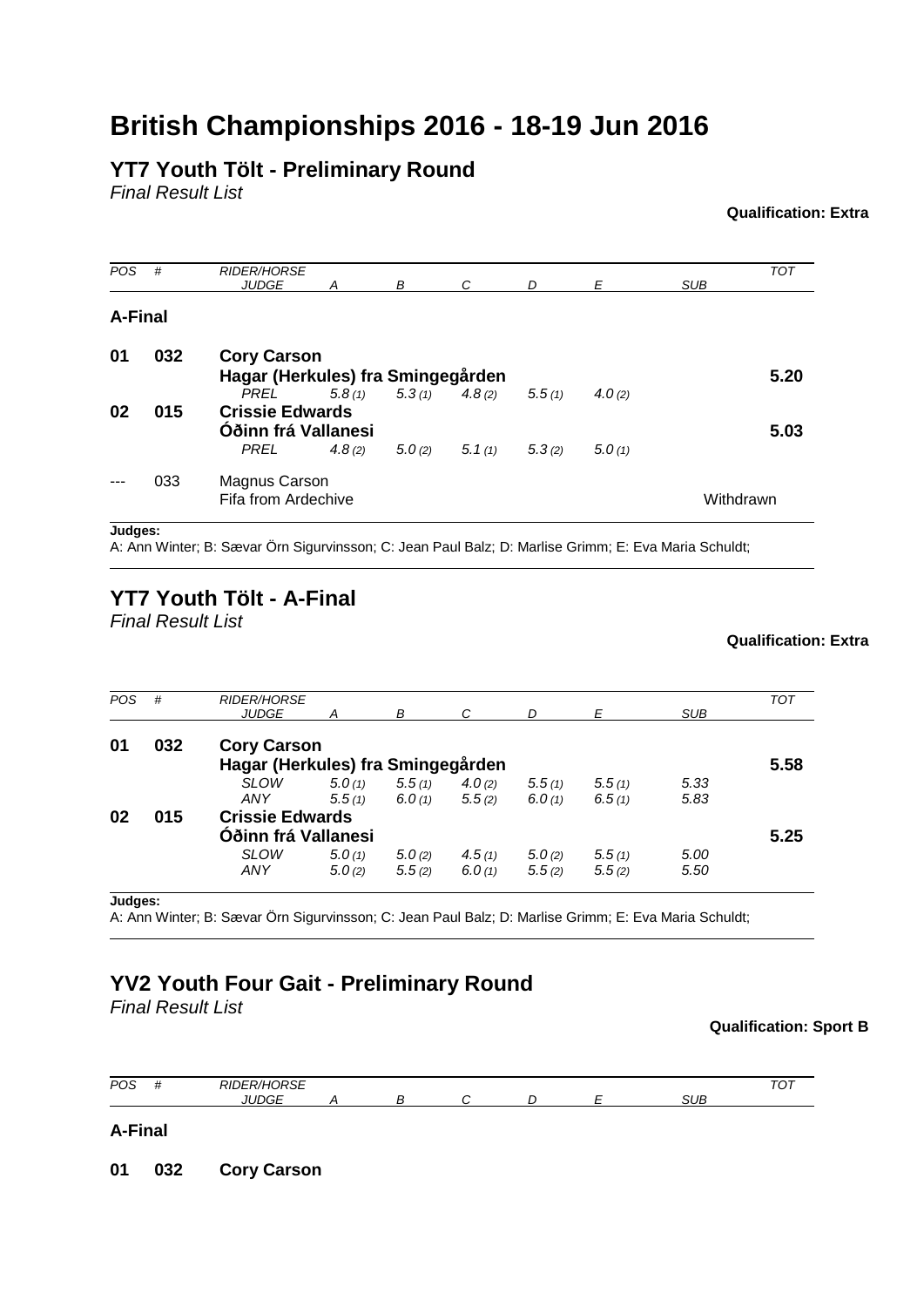|    | Hagar (Herkules) fra Smingegården |                                               |        |        |        |        |        |      |  |  |
|----|-----------------------------------|-----------------------------------------------|--------|--------|--------|--------|--------|------|--|--|
|    |                                   | PREL                                          | 5.3(2) | 5.8(1) | 5.3(1) | 5.8(1) | 5.7(1) |      |  |  |
| 02 | 015                               | <b>Crissie Edwards</b><br>Óðinn frá Vallanesi |        |        |        |        |        | 5.27 |  |  |
|    |                                   | PRFI                                          | 5.4(1) | 5.1(2) | 4.8(2) | 5.3(2) | 5.4(2) |      |  |  |

A: Ann Winter; B: Sævar Örn Sigurvinsson; C: Jean Paul Balz; D: Marlise Grimm; E: Eva Maria Schuldt;

*This is a FEIF WorldRanking Event. Marks of 5.50 or higher will count for the WorldRanking (V2).*

## **YV2 Youth Four Gait - A-Final**

*Final Result List*

### **Qualification: Sport B**

| POS | #   | <b>RIDER/HORSE</b>                |        |        |        |        |        |            | <b>TOT</b> |  |  |
|-----|-----|-----------------------------------|--------|--------|--------|--------|--------|------------|------------|--|--|
|     |     | <b>JUDGE</b>                      | A      | В      | C      | D      | E      | <b>SUB</b> |            |  |  |
| 01  | 032 | <b>Cory Carson</b>                |        |        |        |        |        |            |            |  |  |
|     |     | Hagar (Herkules) fra Smingegården |        |        |        |        |        |            | 5.47       |  |  |
|     |     | TÖLT                              | 5.0(1) | 5.5(1) | 5.0(1) | 4.5(2) | 5.0(2) | 5.00       |            |  |  |
|     |     | <b>TROT</b>                       | 5.5(1) | 5.5(1) | 5.5(1) | 5.5(1) | 5.5(1) | 5.50       |            |  |  |
|     |     | WALK                              | 6.0(1) | 6.0(1) | 6.0(1) | 6.5(1) | 6.0(1) | 6.00       |            |  |  |
|     |     | CANT                              | 5.5(2) | 4.5(2) | 2.5(2) | 5.0(2) | 5.5(1) | 5.00       |            |  |  |
|     |     | TÖLT                              | 6.0(1) | 5.5(1) | 5.0(2) | 6.0(1) | 6.0(1) | 5.83       |            |  |  |
| 02  | 015 | <b>Crissie Edwards</b>            |        |        |        |        |        |            |            |  |  |
|     |     | Óðinn frá Vallanesi               |        |        |        |        |        |            | 5.33       |  |  |
|     |     | <b>TÖLT</b>                       | 5.0(1) | 5.5(1) | 4.5(2) | 5.0(1) | 5.5(1) | 5.17       |            |  |  |
|     |     | TROT                              | 5.5(1) | 5.0(2) | 5.5(1) | 5.0(2) | 5.0(2) | 5.17       |            |  |  |
|     |     | WALK                              | 5.5(2) | 5.5(2) | 5.5(2) | 6.0(2) | 5.0(2) | 5.50       |            |  |  |
|     |     | CANT                              | 6.0(1) | 5.5(1) | 5.0(1) | 5.5(1) | 5.5(1) | 5.50       |            |  |  |
|     |     | TÖLT                              | 5.5(2) | 5.0(2) | 5.5(1) | 5.5(2) | 5.0(2) | 5.33       |            |  |  |
|     |     |                                   |        |        |        |        |        |            |            |  |  |

**Judges:**

A: Ann Winter; B: Sævar Örn Sigurvinsson; C: Jean Paul Balz; D: Marlise Grimm; E: Eva Maria Schuldt;

*This is a FEIF WorldRanking Event.* 

### **YLR Youth Lead Rein - Preliminary Round**

*Final Result List*

### **Qualification: Extra**

| <b>POS</b>     | #   | <b>RIDER/HORSE</b><br><b>JUDGE</b><br>А                                         | <b>SUB</b> | <b>TOT</b> |
|----------------|-----|---------------------------------------------------------------------------------|------------|------------|
| <b>A-Final</b> |     |                                                                                 |            |            |
| 01             | 018 | <b>Elizabeth Heathcote</b><br><b>Svipur from Caehaf</b><br><b>PREL</b><br>52(1) |            | 52.00      |

# **T8 Tölt - Preliminary Round**

*Final Result List*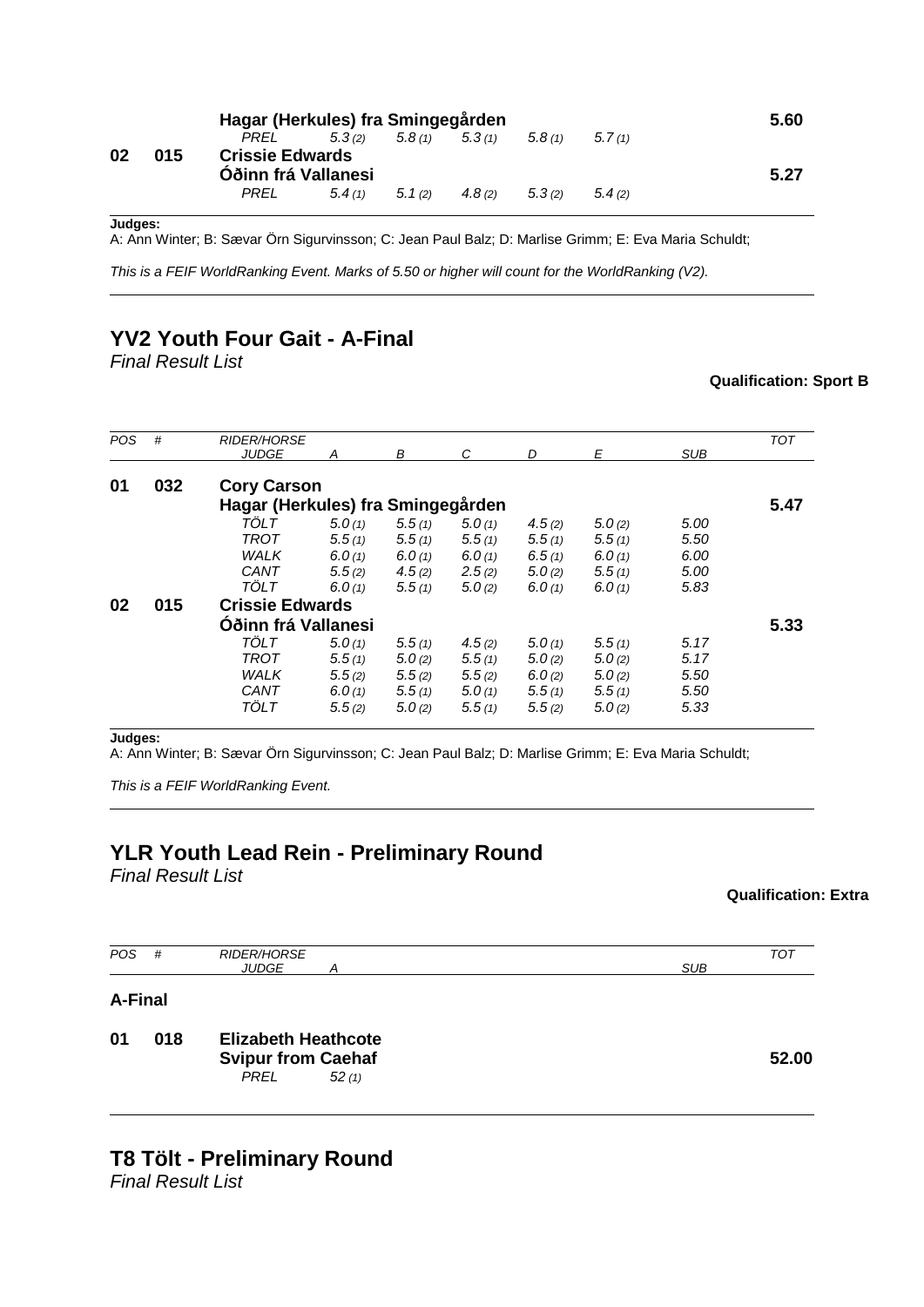| <b>POS</b>     | #   | <b>RIDER/HORSE</b>             |        |        |        |        |           |            | <b>TOT</b> |
|----------------|-----|--------------------------------|--------|--------|--------|--------|-----------|------------|------------|
|                |     | <b>JUDGE</b>                   | A      | B      | C      | D      | E         | <b>SUB</b> |            |
|                |     |                                |        |        |        |        |           |            |            |
| <b>A-Final</b> |     |                                |        |        |        |        |           |            |            |
|                |     |                                |        |        |        |        |           |            |            |
| 01             | 001 | <b>Catherine Holland</b>       |        |        |        |        |           |            |            |
|                |     | <b>Svipur from Siamber Wen</b> |        |        |        |        |           |            | 4.27       |
|                |     | PREL                           | 3.0(2) | 4.5(1) | 4.6(1) | 4.5(1) | 3.8(2)    |            |            |
| 02             | 017 | <b>Katherine Heathcote</b>     |        |        |        |        |           |            |            |
|                |     | <b>Svipur from Caehaf</b>      |        |        |        |        |           |            | 3.70       |
|                |     | <b>PREL</b>                    | 3.3(1) | 2.8(3) | 4.5(2) | 3.8(2) | 4.0 $(1)$ |            |            |
| 03             | 019 | <b>Peter Heathcote</b>         |        |        |        |        |           |            |            |
|                |     | <b>Svali from Tockholes</b>    |        |        |        |        |           |            | 2.83       |
|                |     | <b>PREL</b>                    | 2.5(3) | 3.0(2) | 3.5(3) | 3.0(3) | 2.5(3)    |            |            |
|                |     |                                |        |        |        |        |           |            |            |

A: Ann Winter; B: Sævar Örn Sigurvinsson; C: Jean Paul Balz; D: Marlise Grimm; E: Eva Maria Schuldt;

### **T8 Tölt - A-Final**

*Final Result List*

### **Qualification: Extra**

| <b>POS</b> | #   | <b>RIDER/HORSE</b><br><b>JUDGE</b>       | A      | В      | C      | D         | E      | <b>SUB</b> | <b>TOT</b> |
|------------|-----|------------------------------------------|--------|--------|--------|-----------|--------|------------|------------|
| 01         | 001 | <b>Catherine Holland</b>                 |        |        |        |           |        |            |            |
|            |     | <b>Svipur from Siamber Wen</b>           |        |        |        |           |        |            | 4.09       |
|            |     | <b>LEFT</b>                              | 4.0(2) | 4.0(1) | 4.5(1) | 4.0 $(1)$ | 4.0(1) | 4.00       |            |
|            |     | <b>RIGH</b>                              | 4.0(1) | 4.0(1) | 4.5(1) | 4.0(1)    | 4.5(1) | 4.17       |            |
| 02         | 017 | <b>Katherine Heathcote</b>               |        |        |        |           |        |            |            |
|            |     |                                          | 3.42   |        |        |           |        |            |            |
|            |     | <b>Svipur from Caehaf</b><br><b>LEFT</b> | 4.5(1) | 3.0(2) | 4.0(2) | 3.5(2)    | 3.5(3) | 3.67       |            |
|            |     | <b>RIGH</b>                              | 3.0(2) | 3.0(2) | 4.5(1) | 3.0(2)    | 3.5(2) | 3.17       |            |
| 03         | 019 | <b>Peter Heathcote</b>                   |        |        |        |           |        |            |            |
|            |     | <b>Svali from Tockholes</b>              |        |        |        |           |        |            | 3.17       |
|            |     | <b>LEFT</b>                              | 3.0(3) | 3.0(2) | 3.0(3) | 3.5(2)    | 4.0(1) | 3.17       |            |
|            |     | <b>RIGH</b>                              | 3.0(2) | 3.0(2) | 4.0(3) | 3.0(2)    | 3.5(2) | 3.17       |            |
|            |     |                                          |        |        |        |           |        |            |            |

**Judges:**

A: Ann Winter; B: Sævar Örn Sigurvinsson; C: Jean Paul Balz; D: Marlise Grimm; E: Eva Maria Schuldt;

# **V5 Four Gait - Preliminary Round**

*Final Result List*

#### **Qualification: Extra**

| <b>POS</b>     | #   | <b>RIDER/HORSE</b><br><b>JUDGE</b> | В |  | SUB | TOT |
|----------------|-----|------------------------------------|---|--|-----|-----|
| <b>A-Final</b> |     |                                    |   |  |     |     |
| 01             | 017 | <b>Katherine Heathcote</b>         |   |  |     |     |

**Svipur from Caehaf 3.97**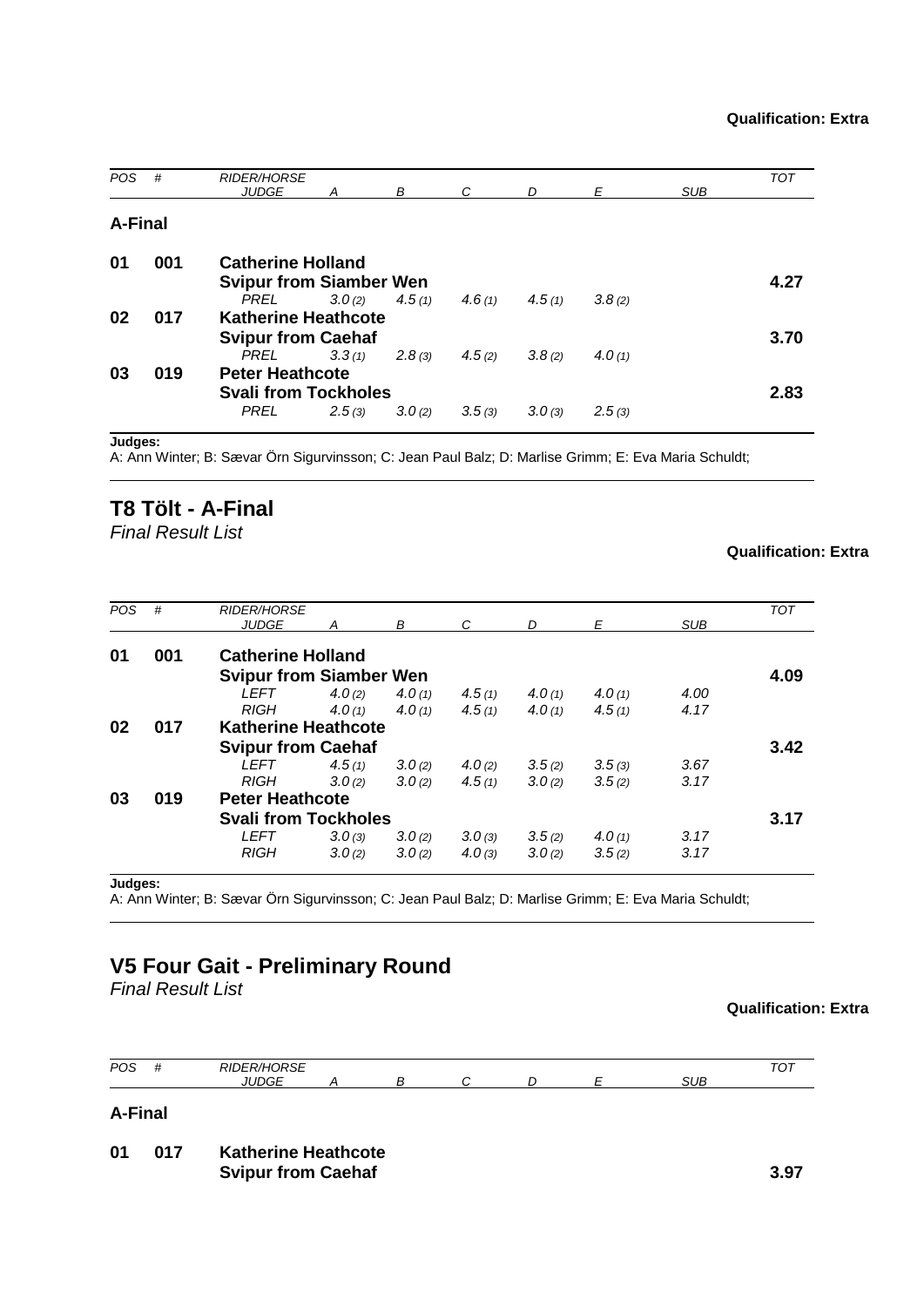| 3.83 |
|------|
|      |
|      |

A: Ann Winter; B: Sævar Örn Sigurvinsson; C: Jean Paul Balz; D: Marlise Grimm; E: Eva Maria Schuldt;

### **V5 Four Gait - A-Final**

*Final Result List*

#### **Qualification: Extra**

| <b>POS</b> | #                             | <b>RIDER/HORSE</b>          |        |        |           |           |        |            | <b>TOT</b> |  |
|------------|-------------------------------|-----------------------------|--------|--------|-----------|-----------|--------|------------|------------|--|
|            |                               | <b>JUDGE</b>                | Α      | В      | C         | D         | Е      | <b>SUB</b> |            |  |
| 01         | 017                           | <b>Katherine Heathcote</b>  |        |        |           |           |        |            |            |  |
|            |                               | <b>Svipur from Caehaf</b>   |        |        |           |           |        |            |            |  |
|            |                               | TÖLT                        | 4.0(1) | 3.5(1) | 4.5(1)    | 3.5(1)    | 4.0(1) | 3.83       |            |  |
|            |                               | TROT                        | 3.5(2) | 3.5(2) | 4.0 $(1)$ | 3.5(2)    | 4.5(1) | 3.67       |            |  |
|            |                               | WALK                        | 4.5(2) | 4.5(2) | 5.0(2)    | 5.5(2)    | 4.0(2) | 4.67       |            |  |
|            |                               | CANT                        | 3.5(1) | 3.5(1) | 4.0 $(1)$ | 3.0(1)    | 3.0(1) | 3.33       |            |  |
| 02         | <b>Peter Heathcote</b><br>019 |                             |        |        |           |           |        |            |            |  |
|            |                               | <b>Svali from Tockholes</b> |        |        |           |           |        |            | 3.63       |  |
|            |                               | TÖLT                        | 3.0(2) | 2.5(2) | 3.0(2)    | 3.5(1)    | 3.5(2) | 3.17       |            |  |
|            |                               | TROT                        | 4.0(1) | 4.0(1) | 4.0 $(1)$ | 4.0 $(1)$ | 4.5(1) | 4.00       |            |  |
|            |                               | <b>WALK</b>                 | 5.5(1) | 5.5(1) | 5.5(1)    | 6.0(1)    | 5.0(1) | 5.50       |            |  |
|            |                               | CANT                        | 2.0(2) | 2.0(2) | 1.5(2)    | 1.0(2)    | 2.5(2) | 1.83       |            |  |

**Judges:**

A: Ann Winter; B: Sævar Örn Sigurvinsson; C: Jean Paul Balz; D: Marlise Grimm; E: Eva Maria Schuldt;

### **T6 Tölt - Preliminary Round**

*Final Result List*

#### **Qualification: Extra**

| <b>POS</b> | #   | <b>RIDER/HORSE</b><br><b>JUDGE</b>                | Α      | В         | C         | D      | Ε      | <b>SUB</b> | <b>TOT</b> |
|------------|-----|---------------------------------------------------|--------|-----------|-----------|--------|--------|------------|------------|
| A-Final    |     |                                                   |        |           |           |        |        |            |            |
| 01         | 010 | <b>Ellen Brimble</b><br>Röskur frá Nýjabæ<br>PREL | 3.3(1) | 4.0 $(1)$ | 4.6 $(1)$ | 4.0(1) | 4.0(1) |            | 4.00       |
|            | 003 | Jemimah Adams<br>Snævar frá Efri-Rauðalæk         |        |           | Withdrawn |        |        |            |            |

**Judges:**

A: Ann Winter; B: Sævar Örn Sigurvinsson; C: Jean Paul Balz; D: Marlise Grimm; E: Eva Maria Schuldt;

**T6 Tölt - A-Final** *Final Result List*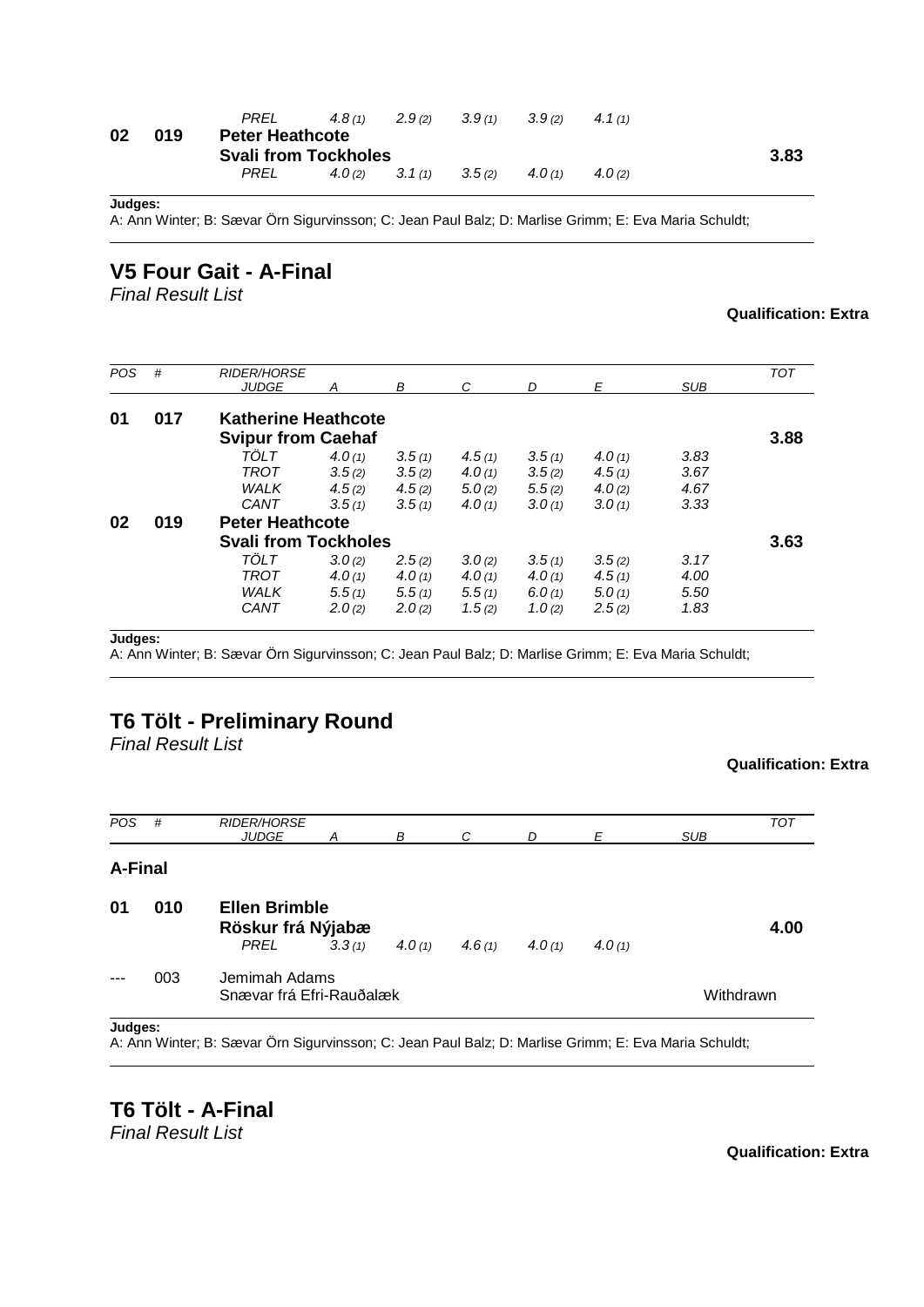| $- - -$    | 010 | Ellen Brimble<br>Röskur frá Nýjabæ |   |  |            | Withdrawn |
|------------|-----|------------------------------------|---|--|------------|-----------|
| <b>POS</b> | #   | <b>RIDER/HORSE</b><br><b>JUDGE</b> | B |  | <b>SUB</b> | TOT       |

A: Ann Winter; B: Sævar Örn Sigurvinsson; C: Jean Paul Balz; D: Marlise Grimm; E: Eva Maria Schuldt;

## **T7 Tölt - Preliminary Round**

*Final Result List*

### **Qualification: Extra**

| <b>POS</b> | #   | <b>RIDER/HORSE</b><br><b>JUDGE</b> | A      | В                 | C      | D      | E      | <b>SUB</b> | TOT  |
|------------|-----|------------------------------------|--------|-------------------|--------|--------|--------|------------|------|
| A-Final    |     |                                    |        |                   |        |        |        |            |      |
| 01         | 006 | <b>Jemimah Adams</b>               |        |                   |        |        |        |            |      |
|            |     | Fjölnir frá Eyri                   |        |                   |        |        |        |            | 5.27 |
|            |     | PREL                               | 5.3(2) | 5.5(1)            | 5.0(1) | 4.5(2) | 5.8(1) |            |      |
| 02         | 039 | <b>Dave Savage</b>                 |        |                   |        |        |        |            |      |
|            |     | Eldur frá Sauðadalsá               |        |                   |        |        |        |            | 5.17 |
|            |     | <b>PREL</b>                        | 5.5(1) | 5.5(1)            | 5.0(1) | 5.0(1) | 4.5(4) |            |      |
| 03         | 037 | <b>Ann Savage</b>                  |        |                   |        |        |        |            |      |
|            |     | Klettur frá Efri-Rauðalæk          |        |                   |        |        |        |            | 4.43 |
|            |     | PREL                               |        | $4.0(3)$ $5.0(3)$ | 4.3(5) | 3.5(5) | 5.0(2) |            |      |
| 04         | 025 | <b>Lu Crawford</b>                 |        |                   |        |        |        |            |      |
|            |     | <b>Björt frá Götu</b>              |        |                   |        |        |        |            | 4.30 |
|            |     | PREL                               | 4.0(3) | 4.5(4)            | 4.4(4) | 3.5(5) | 4.8(3) |            |      |
| 05         | 027 | <b>Mic Rushen</b>                  |        |                   |        |        |        |            |      |
|            |     | Fjalar frá Akureyri                |        |                   |        |        |        |            | 4.27 |
|            |     | <b>PREL</b>                        | 3.8(5) | 3.5(5)            | 4.6(3) | 4.5(2) | 4.5(4) |            |      |
| 06         | 026 | <b>Philippa Pringle</b>            |        |                   |        |        |        |            |      |
|            |     | <b>Stökkull from Sykehouse</b>     |        |                   |        |        |        |            | 3.83 |
|            |     | <b>PREL</b>                        | 3.3(6) | 3.5(5)            | 4.2(6) | 4.0(4) | 4.0(6) |            |      |
|            |     |                                    |        |                   |        |        |        |            |      |

**Judges:**

A: Ann Winter; B: Sævar Örn Sigurvinsson; C: Jean Paul Balz; D: Marlise Grimm; E: Eva Maria Schuldt;

# **T7 Tölt - A-Final**

*Final Result List*

| POS. | #   | <b>RIDER/HORSE</b><br><b>JUDGE</b>  |                  | В                |                  |                  |                  | <b>SUB</b>   | TOT  |
|------|-----|-------------------------------------|------------------|------------------|------------------|------------------|------------------|--------------|------|
| 01   | 039 | Dave Savage<br>Eldur frá Sauðadalsá |                  |                  |                  |                  |                  |              | 5.34 |
|      |     | <b>SLOW</b><br>ANY                  | 5.0(1)<br>5.5(1) | 5.5(1)<br>5.5(1) | 5.5(1)<br>5.5(1) | 5.0(1)<br>5.5(1) | 5.0(1)<br>5.5(1) | 5.17<br>5.50 |      |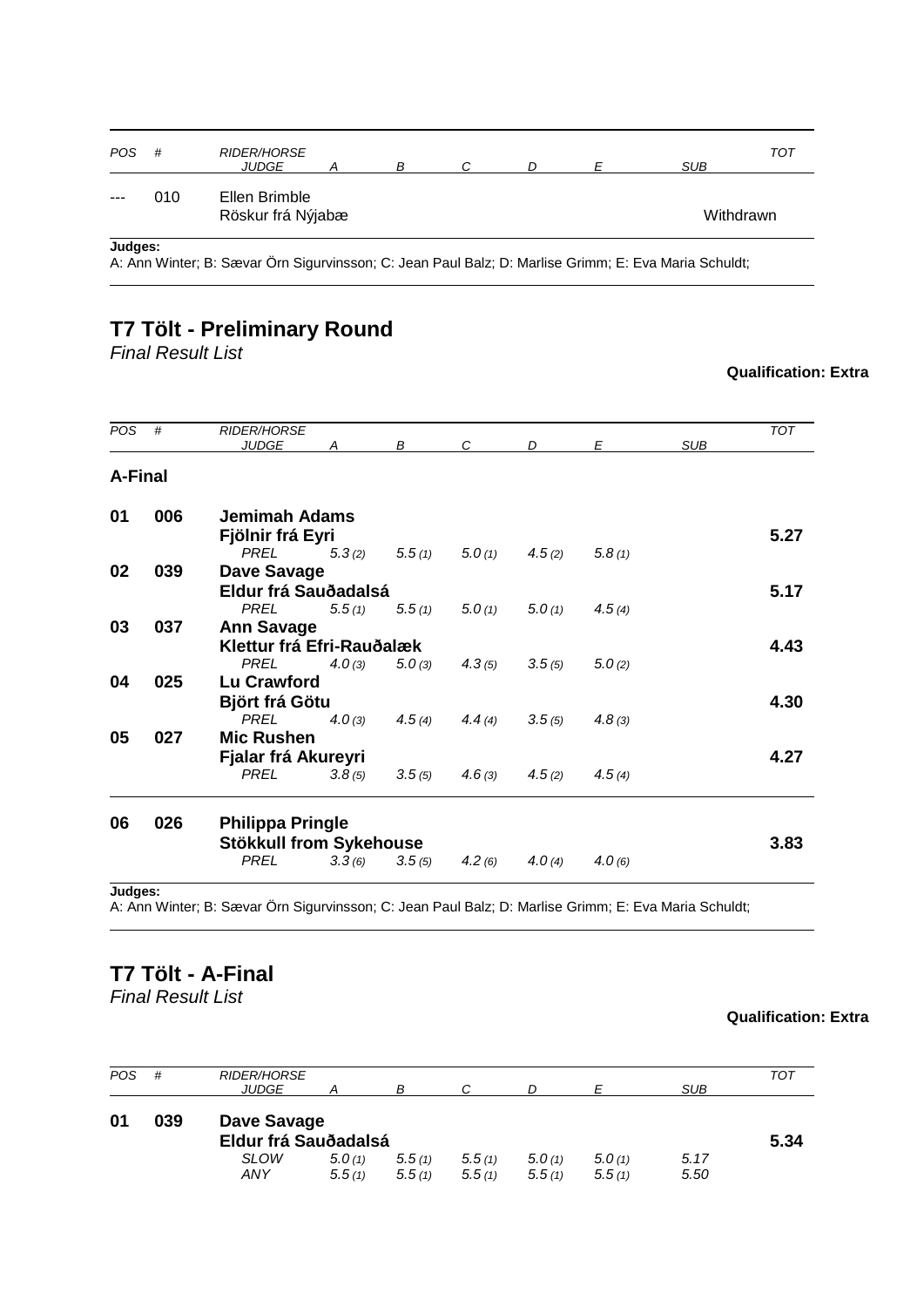| 02 | 025 | <b>Lu Crawford</b>        |        |        |        |        |        |           |                     |
|----|-----|---------------------------|--------|--------|--------|--------|--------|-----------|---------------------|
|    |     | <b>Björt frá Götu</b>     |        |        |        |        |        |           | 4.34                |
|    |     | <b>SLOW</b>               | 4.5(2) | 4.5(2) | 4.5(2) | 4.5(2) | 4.0(3) | 4.50      |                     |
|    |     | ANY                       | 4.0(2) | 4.5(2) | 4.5(2) | 4.0(2) | 4.0(3) | 4.17      |                     |
| 03 | 037 | <b>Ann Savage</b>         |        |        |        |        |        |           |                     |
|    |     | Klettur frá Efri-Rauðalæk |        |        |        |        |        |           | 3.92                |
|    |     | <b>SLOW</b>               | 4.5(2) | 4.5(2) | 4.0(3) | 4.5(2) | 4.5(2) | 4.50      |                     |
|    |     | ANY                       | 2.0(3) | 3.5(3) | 3.0(3) | 3.5(3) | 4.5(2) | 3.33      |                     |
|    | 027 | Mic Rushen                |        |        |        |        |        |           |                     |
|    |     | Fjalar frá Akureyri       |        |        |        |        |        |           | <b>DISQUALIFIED</b> |
|    |     | <b>SLOW</b>               | 0.0(4) | 0.0(4) | 0.0(4) | 0.0(4) | 0.0(4) | 0.00      |                     |
|    | 006 | Jemimah Adams             |        |        |        |        |        |           |                     |
|    |     | Fjölnir frá Eyri          |        |        |        |        |        | Withdrawn |                     |
|    | 026 | Philippa Pringle          |        |        |        |        |        |           |                     |
|    |     | Stökkull from Sykehouse   |        |        |        |        |        | Withdrawn |                     |
|    |     |                           |        |        |        |        |        |           |                     |

A: Ann Winter; B: Sævar Örn Sigurvinsson; C: Jean Paul Balz; D: Marlise Grimm; E: Eva Maria Schuldt;

# **V3 Four Gait - Preliminary Round**

*Final Result List*

| POS            | #   | <b>RIDER/HORSE</b>                                   |        |        |               |        |        |            | <b>TOT</b> |
|----------------|-----|------------------------------------------------------|--------|--------|---------------|--------|--------|------------|------------|
|                |     | <b>JUDGE</b>                                         | A      | B      | $\mathcal{C}$ | D      | E      | <b>SUB</b> |            |
| <b>A-Final</b> |     |                                                      |        |        |               |        |        |            |            |
| 01             | 006 | <b>Jemimah Adams</b>                                 |        |        |               |        |        |            |            |
|                |     | Fjölnir frá Eyri                                     |        |        |               |        |        |            | 5.67       |
|                |     | <b>PREL</b>                                          | 5.7(2) | 5.7(1) | 6.0(1)        | 5.3(2) | 5.6(1) |            |            |
| 02             | 026 | <b>Philippa Pringle</b>                              |        |        |               |        |        |            |            |
|                |     | <b>Stökkull from Sykehouse</b>                       |        |        |               |        |        |            | 5.20       |
|                |     | <b>PREL</b>                                          | 5.3(3) | 4.9(5) | 5.3(2)        | 5.4(1) | 5.0(3) |            |            |
| 03             | 037 | <b>Ann Savage</b>                                    |        |        |               |        |        |            |            |
|                |     | Klettur frá Efri-Rauðalæk                            |        |        |               |        |        |            | 5.10       |
|                |     | <b>PREL</b>                                          | 5.8(1) | 5.2(2) | 4.9(5)        | 4.9(3) | 5.2(2) |            |            |
| 04             | 005 | <b>Jemimah Adams</b>                                 |        |        |               |        |        |            |            |
|                |     | Dögun frá Holtsmúla 1                                |        |        |               |        |        |            | 5.03       |
|                |     | <b>PREL</b>                                          | 5.0(6) | 5.1(3) | 5.1(4)        | 4.8(4) | 5.0(3) |            |            |
| 05             | 039 | Dave Savage                                          |        |        |               |        |        |            |            |
|                |     | Eldur frá Sauðadalsá                                 |        |        |               |        |        |            | 4.80       |
|                |     | <b>PREL</b>                                          | 5.2(4) | 5.1(3) | 3.6(7)        | 4.6(5) | 4.7(5) |            |            |
|                |     | Jemimah Adams has more than one horse in this final. |        |        |               |        |        |            |            |
| 06             | 025 | <b>Lu Crawford</b>                                   |        |        |               |        |        |            |            |
|                |     | <b>Björt frá Götu</b>                                |        |        |               |        |        |            | 4.73       |
|                |     | <b>PREL</b>                                          | 5.1(5) | 4.6(6) | 5.3(2)        | 4.1(6) | 4.5(6) |            |            |
| 07             | 027 | <b>Mic Rushen</b>                                    |        |        |               |        |        |            |            |
|                |     | Fjalar frá Akureyri                                  |        |        |               |        |        |            | 3.70       |
|                |     | <b>PREL</b>                                          | 3.9(7) | 3.4(7) | 4.0(6)        | 3.6(7) | 3.6(7) |            |            |
| 08             | 036 | <b>Rebecca Hughes</b>                                |        |        |               |        |        |            |            |
|                |     | Barón frá Holtsmúla 1                                |        |        |               |        |        |            | 1.90       |
|                |     | <b>PREL</b>                                          | 1.8(8) | 2.0(8) | 1.6(8)        | 2.2(8) | 1.9(8) |            |            |
|                |     |                                                      |        |        |               |        |        |            |            |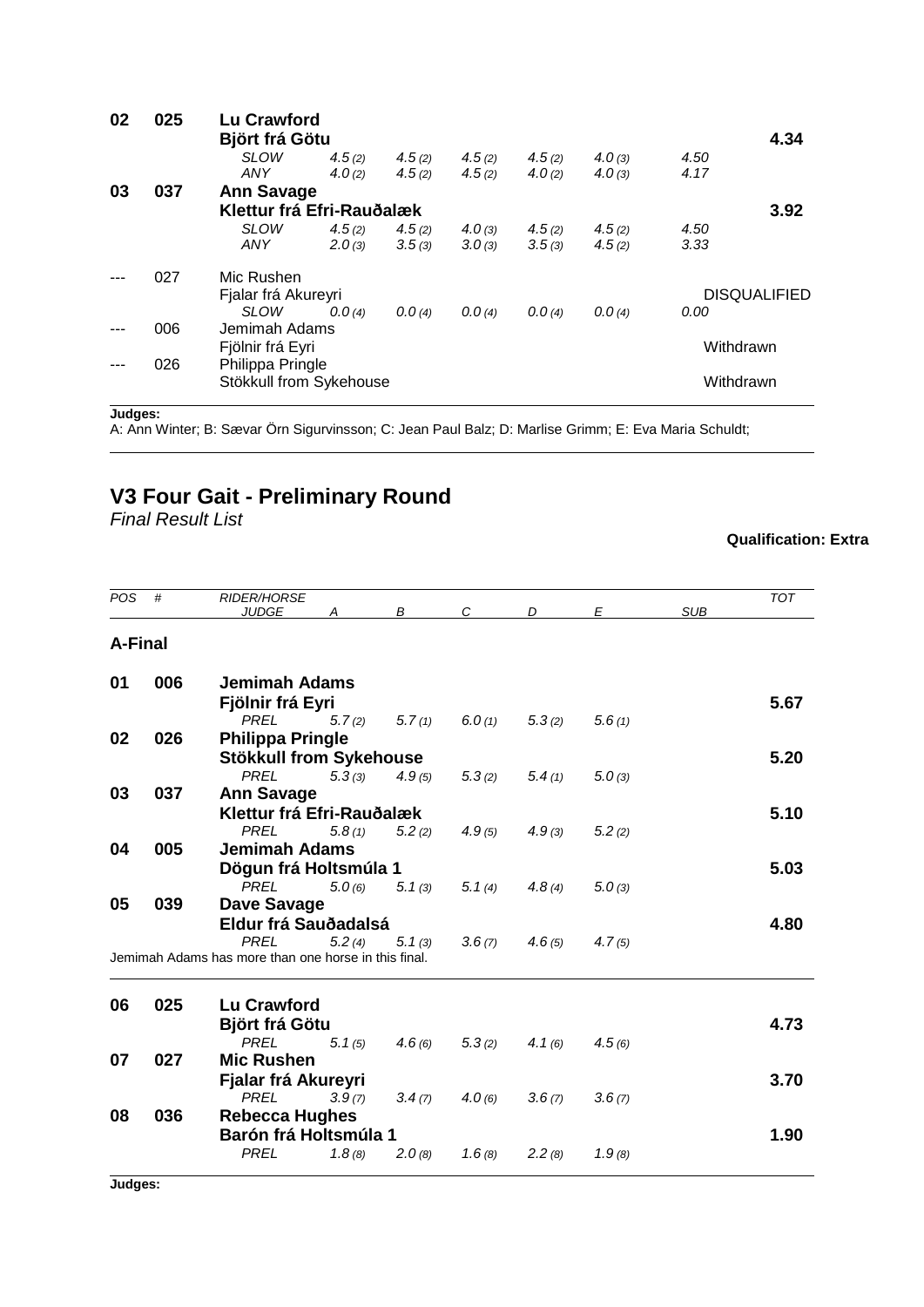A: Ann Winter; B: Sævar Örn Sigurvinsson; C: Jean Paul Balz; D: Marlise Grimm; E: Eva Maria Schuldt;

# **V3 Four Gait - A-Final**

*Final Result List*

| POS | #   | <b>RIDER/HORSE</b>             |        |        |               |        |        |            | TOT       |
|-----|-----|--------------------------------|--------|--------|---------------|--------|--------|------------|-----------|
|     |     | <b>JUDGE</b>                   | А      | B      | $\mathcal{C}$ | D      | E      | <b>SUB</b> |           |
|     |     |                                |        |        |               |        |        |            |           |
| 01  | 006 | <b>Jemimah Adams</b>           |        |        |               |        |        |            |           |
|     |     | Fjölnir frá Eyri               |        |        |               |        |        |            | 5.80      |
|     |     | TÖLT                           | 5.5(1) | 5.0(2) | 5.5(1)        | 4.5(2) | 5.5(1) | 5.33       |           |
|     |     | <b>TROT</b>                    | 6.0(1) | 5.5(2) | 6.0(1)        | 5.5(2) | 5.0(2) | 5.67       |           |
|     |     | WALK                           | 7.0(1) | 7.5(1) | 7.5(1)        | 6.5(1) | 7.0(1) | 7.17       |           |
|     |     | CANT                           | 6.0(1) | 5.5(2) | 6.0(1)        | 5.5(1) | 6.0(1) | 5.83       |           |
|     |     | <b>MEDI</b>                    | 5.0(1) | 5.0(2) | 5.5(1)        | 4.5(2) | 5.0(1) | 5.00       |           |
| 02  | 037 | <b>Ann Savage</b>              |        |        |               |        |        |            |           |
|     |     | Klettur frá Efri-Rauðalæk      |        |        |               |        |        |            | 5.10      |
|     |     | <b>TÖLT</b>                    | 4.0(4) | 4.5(3) | 4.0(5)        | 3.5(4) | 4.0(3) | 4.00       |           |
|     |     | <b>TROT</b>                    | 6.0(1) | 6.0(1) | 5.5(2)        | 6.0(1) | 5.5(1) | 5.83       |           |
|     |     | WALK                           | 5.5(4) | 6.0(2) | 5.5(3)        | 6.0(2) | 5.0(2) | 5.67       |           |
|     |     | CANT                           | 6.0(1) | 6.0(1) | 5.5(2)        | 5.0(2) | 6.0(1) | 5.83       |           |
|     |     | <b>MEDI</b>                    | 2.0(4) | 4.5(3) | 5.5(1)        | 4.0(3) | 4.0(3) | 4.17       |           |
| 03  | 039 | <b>Dave Savage</b>             |        |        |               |        |        |            |           |
|     |     | Eldur frá Sauðadalsá           |        |        |               |        |        |            | 5.00      |
|     |     |                                |        |        |               |        |        |            |           |
|     |     | TÖLT<br><b>TROT</b>            | 5.5(1) | 5.5(1) | 5.5(1)        | 5.5(1) | 5.0(2) | 5.50       |           |
|     |     |                                | 5.5(3) | 5.0(3) | 4.5(4)        | 4.5(5) | 4.5(4) | 4.67       |           |
|     |     | WALK                           | 6.0(2) | 5.5(3) | 4.5(5)        | 4.5(4) | 5.0(2) | 5.00       |           |
|     |     | CANT                           | 5.0(4) | 4.5(4) | 4.5(4)        | 3.5(4) | 5.0(3) | 4.67       |           |
|     |     | <b>MEDI</b>                    | 5.0(1) | 5.5(1) | 5.5(1)        | 5.0(1) | 4.5(2) | 5.17       |           |
| 04  | 025 | Lu Crawford                    |        |        |               |        |        |            |           |
|     |     | <b>Björt frá Götu</b>          |        |        |               |        |        |            | 4.67      |
|     |     | <b>TÖLT</b>                    | 4.5(3) | 4.5(3) | 4.5(4)        | 4.5(2) | 4.0(3) | 4.50       |           |
|     |     | <b>TROT</b>                    | 5.5(3) | 5.0(3) | 5.0(3)        | 5.0(4) | 5.0(2) | 5.00       |           |
|     |     | <b>WALK</b>                    | 5.5(4) | 5.5(3) | 5.0(4)        | 4.5(4) | 4.5(5) | 5.00       |           |
|     |     | CANT                           | 5.5(3) | 5.0(3) | 5.5(2)        | 4.0(3) | 4.5(4) | 5.00       |           |
|     |     | <b>MEDI</b>                    | 4.0(3) | 3.5(4) | 4.0(5)        | 4.0(3) | 2.5(5) | 3.83       |           |
| 05  | 026 | <b>Philippa Pringle</b>        |        |        |               |        |        |            |           |
|     |     | <b>Stökkull from Sykehouse</b> |        |        |               |        |        |            | 3.97      |
|     |     | <b>TÖLT</b>                    | 2.0(5) | 3.0(5) | 5.0(3)        | 3.5(4) | 3.5(5) | 3.33       |           |
|     |     | <b>TROT</b>                    | 5.0(5) | 4.5(5) | 4.5(4)        | 5.5(2) | 4.5(4) | 4.67       |           |
|     |     | WALK                           | 6.0(2) | 5.5(3) | 6.0(2)        | 5.5(3) | 5.0(2) | 5.67       |           |
|     |     | CANT                           | 4.0(5) | 3.0(5) | 2.0(5)        | 3.0(5) | 3.0(5) | 3.00       |           |
|     |     | <b>MEDI</b>                    | 1.0(5) | 3.5(4) | 5.0(4)        | 2.0(5) | 4.0(3) | 3.17       |           |
|     | 005 | Jemimah Adams                  |        |        |               |        |        |            |           |
|     |     | Dögun frá Holtsmúla 1          |        |        |               |        |        |            | Withdrawn |
|     |     |                                |        |        |               |        |        |            |           |

#### **Judges:**

A: Ann Winter; B: Sævar Örn Sigurvinsson; C: Jean Paul Balz; D: Marlise Grimm; E: Eva Maria Schuldt;

# **F2 Five Gait - Preliminary Round**

*Final Result List*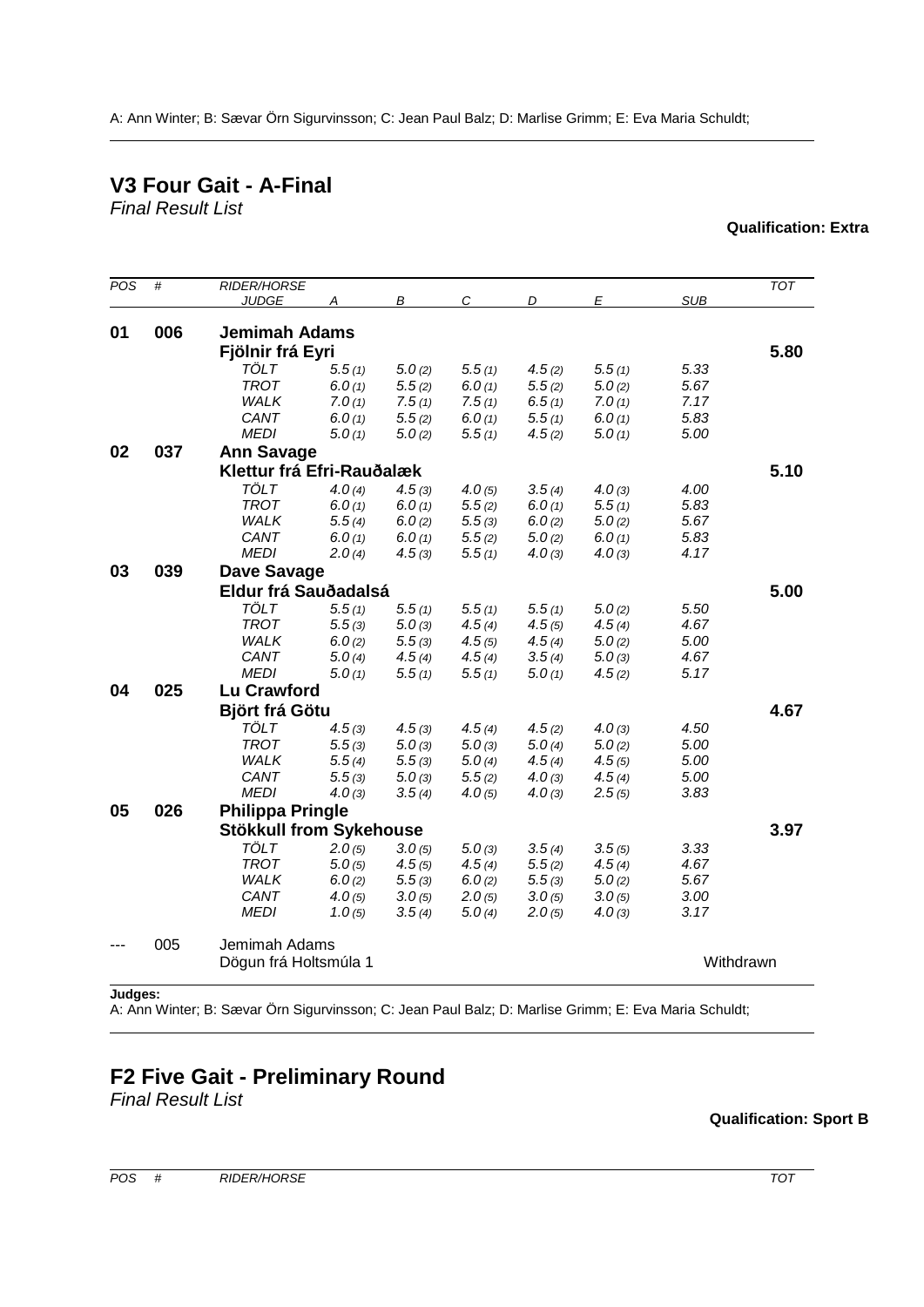|                |     | <b>JUDGE</b>                                          | А | В                 | C      | D      | E      | <b>SUB</b> |      |
|----------------|-----|-------------------------------------------------------|---|-------------------|--------|--------|--------|------------|------|
| <b>A-Final</b> |     |                                                       |   |                   |        |        |        |            |      |
| 01             | 034 | <b>Aidan Carson</b><br><b>Magnus from Etal Rhodes</b> |   |                   |        |        |        |            | 3.97 |
|                |     | PREL                                                  |   | $3.6(1)$ $3.2(1)$ | 3.9(1) | 4.4(1) | 4.4(1) |            |      |
|                |     |                                                       |   |                   |        |        |        |            |      |

A: Ann Winter; B: Sævar Örn Sigurvinsson; C: Jean Paul Balz; D: Marlise Grimm; E: Fi Pugh;

### **F2 Five Gait - A-Final**

*Final Result List*

#### **Qualification: Sport B**

| <b>POS</b> | #   | <b>RIDER/HORSE</b><br><b>JUDGE</b> | А      | в      | С      | D      | Ε      | <b>SUB</b> | <b>TOT</b> |  |
|------------|-----|------------------------------------|--------|--------|--------|--------|--------|------------|------------|--|
| 01         | 034 | <b>Aidan Carson</b>                |        |        |        |        |        |            |            |  |
|            |     | <b>Magnus from Etal Rhodes</b>     |        |        |        |        |        |            | 3.71       |  |
|            |     | TÖLT                               | 5.5(1) | 5.0(1) | 5.5(1) | 5.5(1) | 4.5(1) | 5.33       |            |  |
|            |     | TROT                               | 5.5(1) | 5.0(1) | 4.5(1) | 5.5(1) | 5.0(1) | 5.17       |            |  |
|            |     | <b>WALK</b>                        | 4.5(1) | 4.5(1) | 5.0(1) | 5.0(1) | 5.0(1) | 4.83       |            |  |
|            |     | CANT                               | 5.0(1) | 5.0(1) | 5.5(1) | 5.5(1) | 5.5(1) | 5.33       |            |  |
|            |     | RACI                               | 0.0(1) | 0.0(1) | 0.0(1) | 0.0(1) | 0.0(1) | 0.00       |            |  |

**Judges:**

A: Ann Winter; B: Sævar Örn Sigurvinsson; C: Jean Paul Balz; D: Marlise Grimm; E: Fi Pugh;

## **T1 Tölt - Preliminary Round**

*Final Result List*

| <b>POS</b>     | #                         | <b>RIDER/HORSE</b><br><b>JUDGE</b>                | A      | B                          | $\mathcal{C}$ | D      | E      | <b>SUB</b> | <b>TOT</b> |
|----------------|---------------------------|---------------------------------------------------|--------|----------------------------|---------------|--------|--------|------------|------------|
| <b>A-Final</b> |                           |                                                   |        |                            |               |        |        |            |            |
| 01             | 013                       | Mike Adams                                        |        |                            |               |        |        |            |            |
|                |                           | <b>Svala from Witchampton</b>                     |        |                            |               |        |        |            | 6.13       |
|                |                           | PREL                                              |        | $6.3(1)$ $5.7(3)$          | 6.2(1)        | 6.2(1) | 6.0(1) |            |            |
| 02             | 009                       | <b>Ellen Brimble</b>                              |        |                            |               |        |        |            |            |
|                | Blævar frá Stóru-Ásgeirsá |                                                   |        |                            |               |        |        |            | 5.93       |
|                |                           | <b>PREL</b>                                       |        | $5.8(2)$ $6.0(1)$          | 6.0(2)        | 6.2(1) | 5.7(2) |            |            |
| 03             | 011                       | <b>Mike Adams</b>                                 |        |                            |               |        |        |            |            |
|                |                           | Kafteinn frá Kommu                                |        |                            |               |        |        |            | 5.70       |
|                |                           | PREL                                              | 5.7(3) | 5.8(2)                     | 5.7(3)        | 5.7(3) | 5.7(2) |            |            |
| 04             | 008                       | Fi Pugh                                           |        |                            |               |        |        |            |            |
|                |                           | Maron fra Jakobsgården                            |        |                            |               |        |        |            | 5.50       |
|                |                           | PREL                                              |        | $5.7(3)$ $5.5(4)$ $5.7(3)$ |               | 5.3(4) | 5.3(4) |            |            |
| 05             | 029                       | <b>Nadine Kunkel</b>                              |        |                            |               |        |        |            |            |
|                |                           | Kjarkur frá Efri-Rauðalæk                         |        |                            |               |        |        |            | 4.93       |
|                |                           | <b>PREL</b>                                       | 4.5(6) | $4.8\,(6)$                 | 4.8(5)        | 5.3(4) | 5.2(6) |            |            |
|                |                           | Mike Adams has more than one horse in this final. |        |                            |               |        |        |            |            |
|                |                           |                                                   |        |                            |               |        |        |            |            |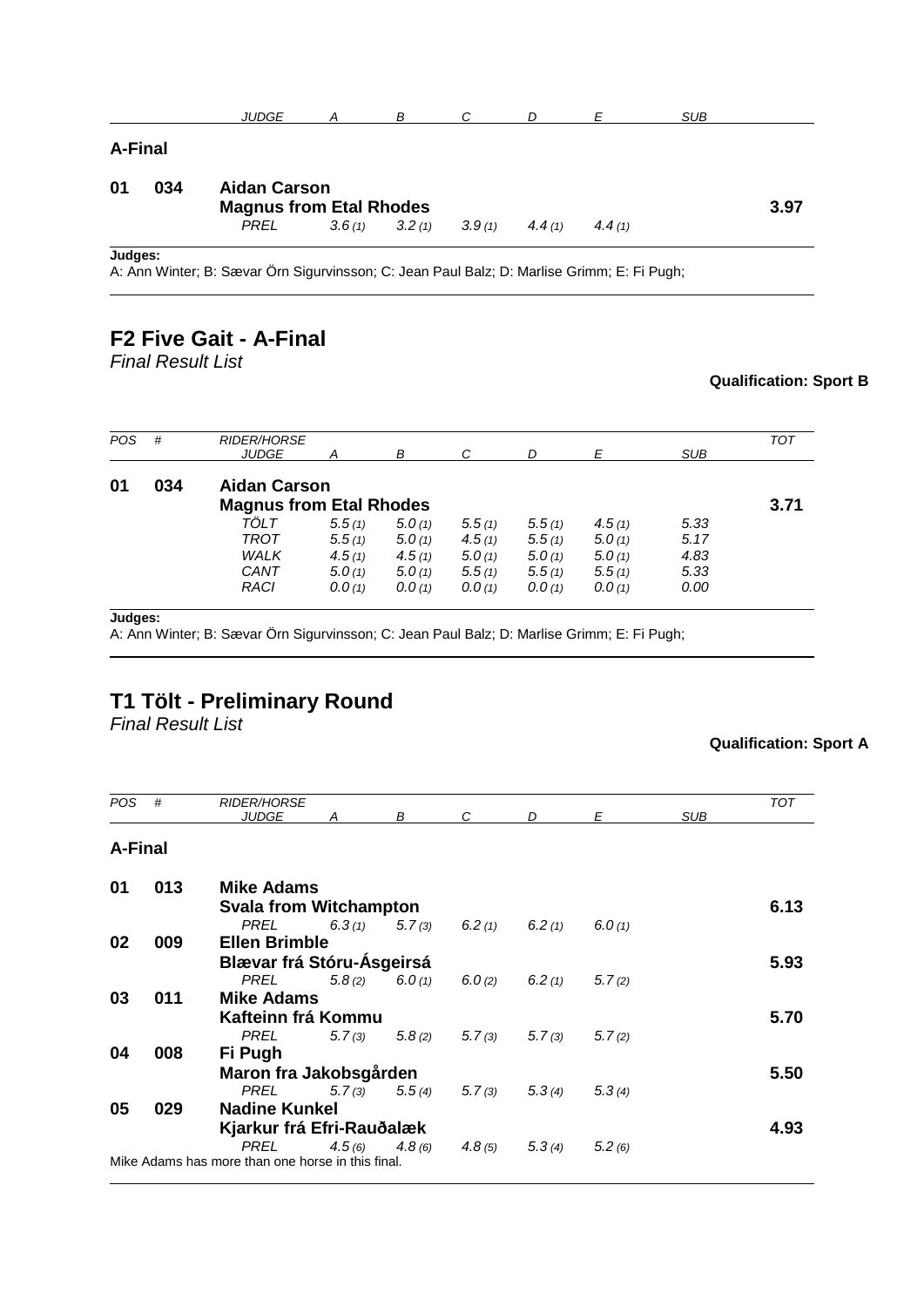| 06 | 024 | <b>Lu Crawford</b><br>Merkúr fra Ellevad |         |         |         |         |         | 4.70 |
|----|-----|------------------------------------------|---------|---------|---------|---------|---------|------|
|    |     | <b>PREL</b>                              | 4.2(8)  | 4.8(6)  | 4.8(5)  | 4.5(7)  | 4.8(7)  |      |
| 06 | 038 | <b>Ann Savage</b>                        |         |         |         |         |         |      |
|    |     | <b>Brjánn frá Steinnesi</b>              |         |         |         |         |         | 4.70 |
|    |     | <b>PREL</b>                              | 4.8(5)  | 5.3(5)  | 4.8(5)  | 4.3(8)  | 4.5(9)  |      |
| 08 | 023 | <b>Torben Rees</b>                       |         |         |         |         |         |      |
|    |     | Pipar frá Fölskvi                        |         |         |         |         |         | 4.67 |
|    |     | PREL                                     | 4.5(6)  | 4.7(8)  | 4.5(8)  | 4.8(6)  | 5.3(4)  |      |
| 09 | 016 | <b>Harriet Frame</b>                     |         |         |         |         |         |      |
|    |     | Rispa frá Kálfholti                      |         |         |         |         |         | 4.07 |
|    |     | PREL                                     | 3.7(9)  | 4.2(9)  | 3.8(9)  | 4.2(9)  | 4.7(8)  |      |
| 10 | 035 | <b>Rebecca Hughes</b>                    |         |         |         |         |         |      |
|    |     | Marey frá Akranesi                       |         |         |         |         |         | 3.57 |
|    |     | <b>PREL</b>                              | 3.5(10) | 3.2(10) | 3.7(10) | 3.5(10) | 3.8(10) |      |

A: Ann Winter; B: Sævar Örn Sigurvinsson; C: Jean Paul Balz; D: Marlise Grimm; E: Eva Maria Schuldt;

*This is a FEIF WorldRanking Event. Marks of 5.50 or higher will count for the WorldRanking (T1).*

# **T1 Tölt - A-Final**

*Final Result List*

| POS | #   | <b>RIDER/HORSE</b>            |        |        |        |        |        |            | <b>TOT</b> |
|-----|-----|-------------------------------|--------|--------|--------|--------|--------|------------|------------|
|     |     | <b>JUDGE</b>                  | А      | В      | C      | D      | E      | <b>SUB</b> |            |
| 01  | 009 | <b>Ellen Brimble</b>          |        |        |        |        |        |            |            |
|     |     |                               |        |        |        |        |        |            |            |
|     |     | Blævar frá Stóru-Ásgeirsá     |        |        |        |        |        |            | 6.33       |
|     |     | <b>SLOW</b>                   | 6.0(1) | 6.5(1) | 6.5(1) | 6.5(1) | 6.0(1) | 6.33       |            |
|     |     | <b>LENG</b>                   | 6.0(2) | 6.0(2) | 6.5(1) | 6.5(1) | 6.0(2) | 6.17       |            |
|     |     | <b>FAST</b>                   | 6.5(1) | 6.5(2) | 6.5(1) | 6.0(2) | 6.5(1) | 6.50       |            |
| 02  | 013 | <b>Mike Adams</b>             |        |        |        |        |        |            |            |
|     |     | <b>Svala from Witchampton</b> |        |        |        |        |        |            | 6.28       |
|     |     | <b>SLOW</b>                   | 5.5(3) | 6.5(1) | 6.0(2) | 5.5(3) | 6.0(1) | 5.83       |            |
|     |     | <b>LENG</b>                   | 7.0(1) | 6.5(1) | 6.5(1) | 6.5(1) | 6.5(1) | 6.50       |            |
|     |     | <b>FAST</b>                   | 6.5(1) | 7.0(1) | 6.5(1) | 6.5(1) | 6.5(1) | 6.50       |            |
| 03  | 008 | Fi Pugh                       |        |        |        |        |        |            |            |
|     |     | Maron fra Jakobsgården        |        |        |        |        |        |            | 5.55       |
|     |     | <b>SLOW</b>                   | 6.0(1) | 5.5(3) | 5.5(3) | 6.0(2) | 6.0(1) | 5.83       |            |
|     |     | <b>LENG</b>                   | 6.0(2) | 5.5(3) | 6.0(3) | 5.0(4) | 5.0(4) | 5.50       |            |
|     |     | <b>FAST</b>                   | 5.5(3) | 5.5(3) | 4.5(5) | 5.0(4) | 6.0(3) | 5.33       |            |
| 04  | 038 | <b>Ann Savage</b>             |        |        |        |        |        |            |            |
|     |     |                               |        |        |        |        |        |            |            |
|     |     | <b>Brjánn frá Steinnesi</b>   |        |        |        |        |        |            | 5.00       |
|     |     | <b>SLOW</b>                   | 4.5(5) | 5.0(5) | 4.5(6) | 5.0(5) | 5.5(4) | 4.83       |            |
|     |     | <b>LENG</b>                   | 5.0(4) | 5.0(4) | 5.0(4) | 4.5(5) | 5.0(4) | 5.00       |            |
|     |     | <b>FAST</b>                   | 5.0(4) | 5.5(3) | 6.0(3) | 5.0(4) | 4.5(4) | 5.17       |            |
| 05  | 024 | <b>Lu Crawford</b>            |        |        |        |        |        |            |            |
|     |     | Merkúr fra Ellevad            |        |        |        |        |        |            | 4.83       |
|     |     | <b>SLOW</b>                   | 5.0(4) | 5.5(3) | 5.5(3) | 5.5(3) | 4.5(6) | 5.33       |            |
|     |     | <b>LENG</b>                   | 4.5(5) | 5.0(4) | 5.0(4) | 5.5(3) | 5.0(4) | 5.00       |            |
|     |     | <b>FAST</b>                   | 4.5(5) | 4.0(6) | 4.0(6) | 5.5(3) | 4.0(6) | 4.17       |            |
| 06  | 029 | <b>Nadine Kunkel</b>          |        |        |        |        |        |            |            |
|     |     | Kjarkur frá Efri-Rauðalæk     |        |        |        |        |        |            | 4.78       |
|     |     | <b>SLOW</b>                   | 4.5(5) | 5.0(5) | 5.0(5) | 5.0(5) | 5.0(5) | 5.00       |            |
|     |     | <b>LENG</b>                   |        |        |        |        |        | 4.50       |            |
|     |     |                               | 4.5(5) | 4.0(6) | 5.0(4) | 4.0(6) | 5.5(3) |            |            |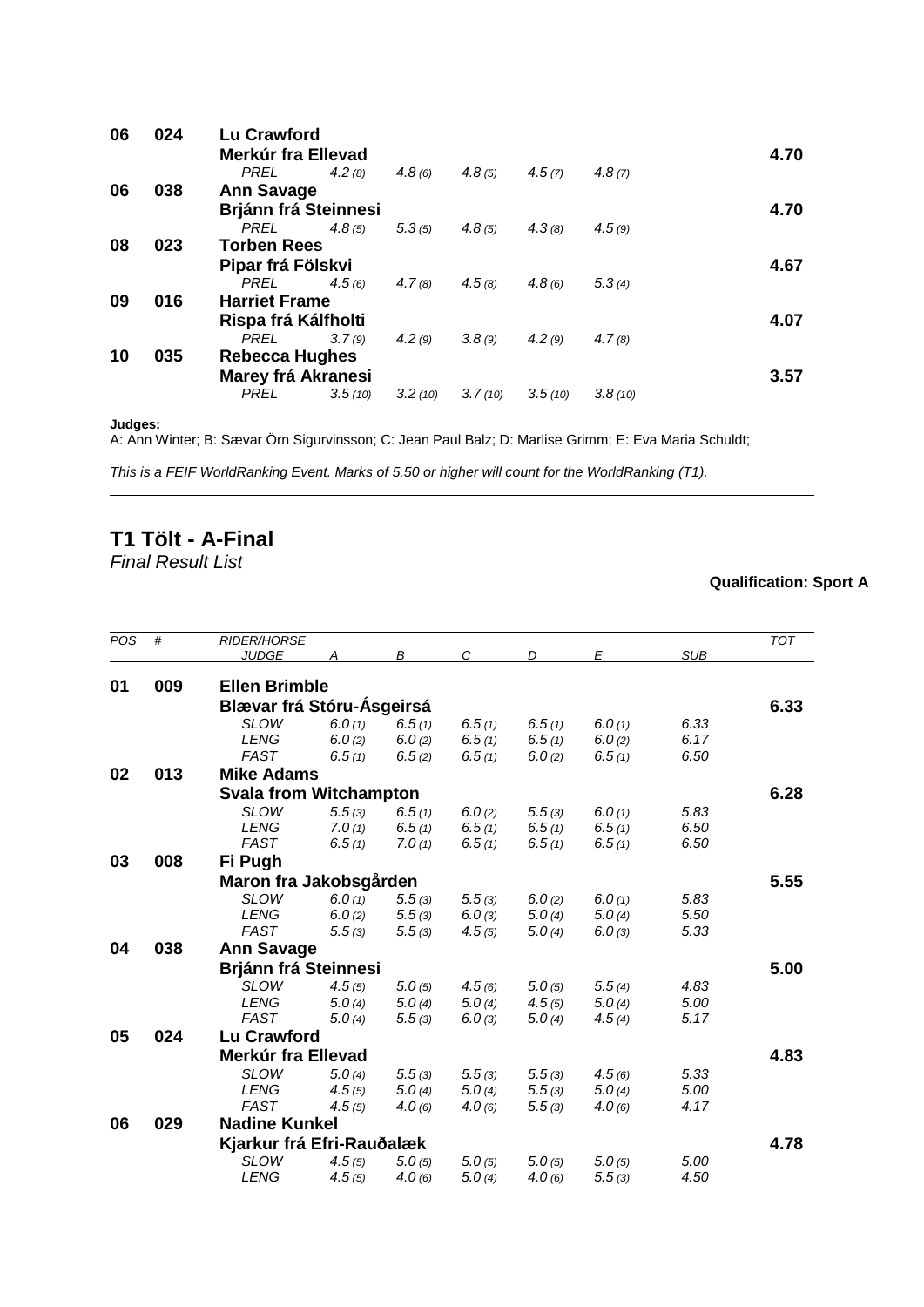|                      |     | FAST                             |  | $4.4(6)$ $5.5(3)$ $5.0(4)$ $5.0(4)$ $4.5(4)$ | 4.83      |
|----------------------|-----|----------------------------------|--|----------------------------------------------|-----------|
| $\sim$ $\sim$ $\sim$ | 011 | Mike Adams<br>Kafteinn frá Kommu |  |                                              | Withdrawn |
|                      |     |                                  |  |                                              |           |

A: Ann Winter; B: Sævar Örn Sigurvinsson; C: Jean Paul Balz; D: Marlise Grimm; E: Eva Maria Schuldt;

*This is a FEIF WorldRanking Event.* 

## **T2 Tölt - Preliminary Round**

*Final Result List*

### **Qualification: Sport A**

| POS            | #   | <b>RIDER/HORSE</b><br><b>JUDGE</b>                   | A                      | B      | C                 | D      | E      | <b>SUB</b> | TOT  |  |  |
|----------------|-----|------------------------------------------------------|------------------------|--------|-------------------|--------|--------|------------|------|--|--|
| <b>A-Final</b> |     |                                                      |                        |        |                   |        |        |            |      |  |  |
| 01             | 002 | Jemimah Adams                                        |                        |        |                   |        |        |            |      |  |  |
|                |     |                                                      | Draupnir frá Vallanesi |        |                   |        |        |            |      |  |  |
|                |     | <b>PREL</b>                                          | 6.6(1)                 | 6.8(1) | 6.1 $(1)$         | 7.0(1) | 6.6(1) |            |      |  |  |
| 02             | 004 | Jemimah Adams                                        |                        |        |                   |        |        |            |      |  |  |
|                |     | Stapi frá Búlandi                                    |                        |        |                   |        |        |            | 6.10 |  |  |
|                |     | <b>PREL</b>                                          | 6.3(3)                 |        | $6.4(2)$ $5.9(2)$ | 6.1(2) | 5.1(5) |            |      |  |  |
| 03             | 022 | Freija Glansdorp                                     |                        |        |                   |        |        |            |      |  |  |
|                |     | Ljóri frá Efri-Rauðalæk                              |                        |        |                   |        |        |            | 5.67 |  |  |
|                |     | <b>PREL</b>                                          | 6.4(2)                 | 5.5(3) | 5.9(2)            | 5.3(4) | 5.6(3) |            |      |  |  |
| 04             | 014 | <b>Elizabeth Adams</b>                               |                        |        |                   |        |        |            |      |  |  |
|                |     | Komma fra Barnegård                                  |                        |        |                   |        |        |            | 5.23 |  |  |
|                |     | <b>PREL</b>                                          | 5.0(4)                 | 4.9(5) | 5.3(5)            | 5.4(3) | 5.8(2) |            |      |  |  |
| 05             | 020 | <b>Celia Carlyon-Smith</b>                           |                        |        |                   |        |        |            |      |  |  |
|                |     | <b>Magnus from Costow</b>                            |                        |        |                   |        |        |            | 4.87 |  |  |
|                |     | <b>PREL</b>                                          | 4.5(5)                 | 5.0(4) | 5.0(6)            | 5.1(5) | 4.6(6) |            |      |  |  |
|                |     | Jemimah Adams has more than one horse in this final. |                        |        |                   |        |        |            |      |  |  |
|                |     |                                                      |                        |        |                   |        |        |            |      |  |  |
| 06             | 028 | <b>Nadine Kunkel</b>                                 |                        |        |                   |        |        |            |      |  |  |
|                |     | <b>Sveipur from Ashdown Forest</b>                   |                        |        |                   |        |        |            | 4.83 |  |  |
|                |     | <b>PREL</b>                                          | 4.0(6)                 | 4.1(6) | 5.4(4)            | 5.0(6) | 5.6(3) |            |      |  |  |
|                |     |                                                      |                        |        |                   |        |        |            |      |  |  |

**Judges:**

A: Ann Winter; B: Sævar Örn Sigurvinsson; C: Fi Pugh; D: Marlise Grimm; E: Eva Maria Schuldt;

*This is a FEIF WorldRanking Event. Marks of 5.50 or higher will count for the WorldRanking (T2).*

## **T2 Tölt - A-Final**

*Final Result List*

### **Qualification: Sport A**



**01 002 Jemimah Adams Draupnir frá Vallanesi 6.50**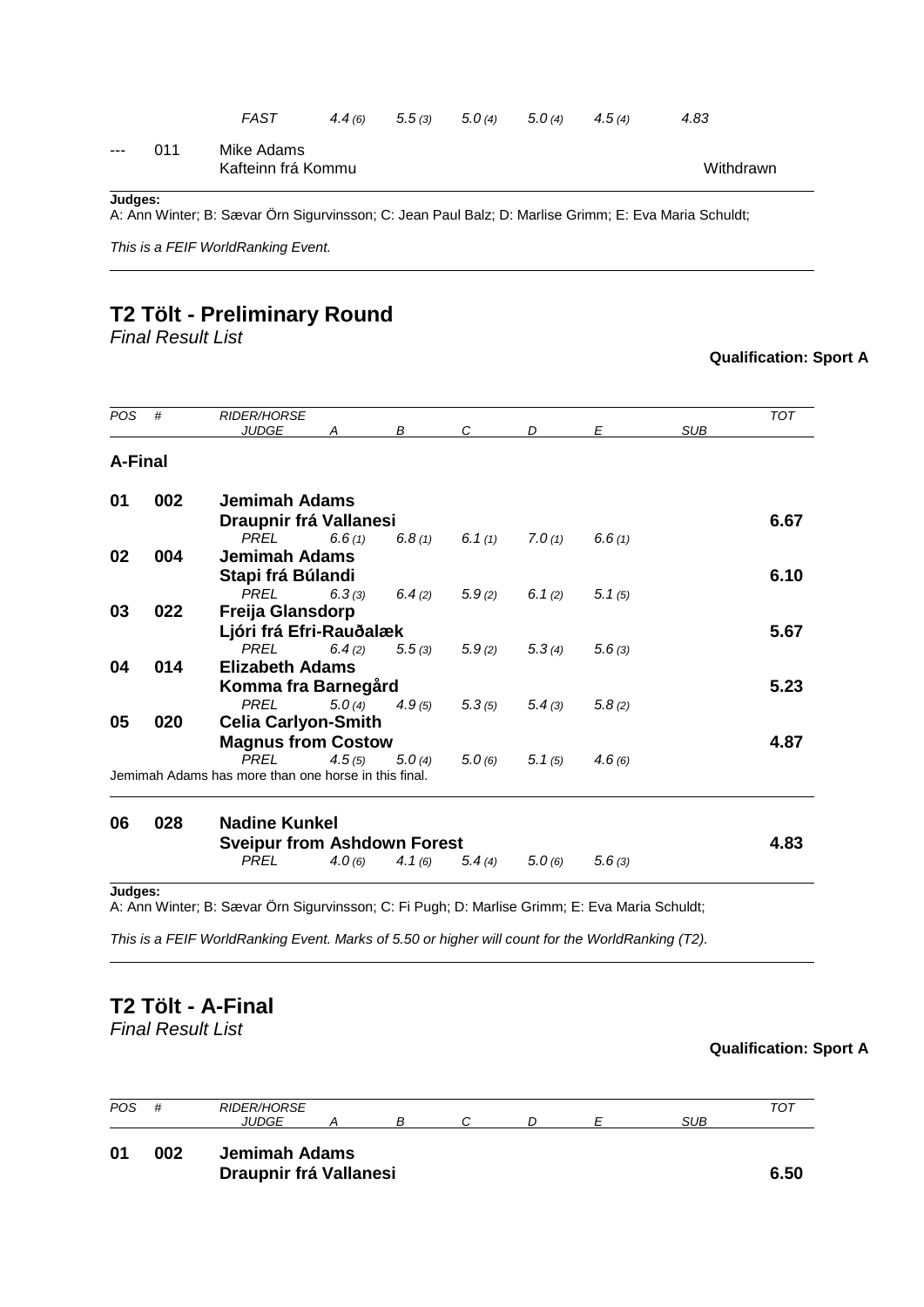|    |     | <b>ANY</b>                                              | 7.0(1)                             | 6.5(1) | 6.0(1) | 6.0(1) | 6.0(1) | 6.17      |           |  |  |
|----|-----|---------------------------------------------------------|------------------------------------|--------|--------|--------|--------|-----------|-----------|--|--|
|    |     | <b>SLOW</b>                                             | 6.0(1)                             | 6.0(1) | 5.5(2) | 6.0(1) | 5.5(1) | 5.83      |           |  |  |
|    |     | NO R                                                    | 7.5(1)                             | 7.0(1) | 7.0(1) | 7.0(1) | 6.5(1) | 7.00      |           |  |  |
| 02 | 022 | Freija Glansdorp                                        |                                    |        |        |        |        |           |           |  |  |
|    |     | Ljóri frá Efri-Rauðalæk                                 |                                    |        |        |        |        |           | 5.62      |  |  |
|    |     | <b>ANY</b>                                              | 6.5(2)                             | 5.5(2) | 5.5(2) | 4.5(3) | 5.0(2) | 5.33      |           |  |  |
|    |     | <b>SLOW</b>                                             | 5.5(2)                             | 5.5(2) | 6.0(1) | 5.0(2) | 5.5(1) | 5.50      |           |  |  |
|    |     | NO R                                                    | 6.0(2)                             | 5.5(2) | 6.0(2) | 5.0(2) | 6.0(2) | 5.83      |           |  |  |
| 03 | 028 | <b>Nadine Kunkel</b>                                    |                                    |        |        |        |        |           |           |  |  |
|    |     |                                                         | <b>Sveipur from Ashdown Forest</b> |        |        |        |        |           |           |  |  |
|    |     | <b>ANY</b>                                              | 4.5(3)                             | 5.5(2) | 5.5(2) | 5.0(2) | 4.5(3) | 5.00      |           |  |  |
|    |     | <b>SLOW</b>                                             | 4.0(4)                             | 5.0(3) | 5.0(3) | 5.0(2) | 5.0(3) | 5.00      |           |  |  |
|    |     | NO R                                                    | 2.0(3)                             | 4.0(3) | 3.0(4) | 3.0(4) | 4.5(3) | 3.33      |           |  |  |
| 04 | 020 | <b>Celia Carlyon-Smith</b><br><b>Magnus from Costow</b> |                                    |        |        |        |        |           |           |  |  |
|    |     |                                                         |                                    |        |        |        |        |           |           |  |  |
|    |     | <b>ANY</b>                                              | 4.5(3)                             | 5.0(4) | 4.5(4) | 4.5(3) | 4.5(3) | 4.50      |           |  |  |
|    |     | <b>SLOW</b>                                             | 5.0(3)                             | 5.0(3) | 5.0(3) | 4.5(4) | 4.5(4) | 4.83      |           |  |  |
|    |     | NO R                                                    | 2.0(3)                             | 2.5(4) | 4.5(3) | 3.5(3) | 4.0(4) | 3.33      |           |  |  |
|    | 004 | Jemimah Adams                                           |                                    |        |        |        |        |           |           |  |  |
|    |     | Stapi frá Búlandi                                       |                                    |        |        |        |        |           | Withdrawn |  |  |
|    | 014 | Elizabeth Adams                                         |                                    |        |        |        |        |           |           |  |  |
|    |     | Komma fra Barnegård                                     |                                    |        |        |        |        | Withdrawn |           |  |  |
|    |     |                                                         |                                    |        |        |        |        |           |           |  |  |

A: Ann Winter; B: Sævar Örn Sigurvinsson; C: Jean Paul Balz; D: Marlise Grimm; E: Eva Maria Schuldt;

*This is a FEIF WorldRanking Event.* 

# **V1 Four Gait - Preliminary Round**

*Final Result List*

### **Qualification: Sport A**

| POS.           | #   | <b>RIDER/HORSE</b>                                   |        |                   |        |        |        |            | <b>TOT</b> |
|----------------|-----|------------------------------------------------------|--------|-------------------|--------|--------|--------|------------|------------|
|                |     | <b>JUDGE</b>                                         | A      | B                 | C      | D      | E      | <b>SUB</b> |            |
| <b>A-Final</b> |     |                                                      |        |                   |        |        |        |            |            |
| 01             | 003 | Jemimah Adams                                        |        |                   |        |        |        |            |            |
|                |     | Snævar frá Efri-Rauðalæk                             |        |                   |        |        |        |            | 6.10       |
|                |     | PREL                                                 |        | $6.0(1)$ $6.0(3)$ | 6.3(1) | 5.7(3) | 6.3(1) |            |            |
| 02             | 009 | <b>Ellen Brimble</b>                                 |        |                   |        |        |        |            |            |
|                |     | Blævar frá Stóru-Ásgeirsá                            |        |                   |        |        |        |            | 5.93       |
|                |     | PREL                                                 |        | $5.9(2)$ $6.1(2)$ | 5.9(2) | 6.0(1) | 5.9(2) |            |            |
| 03             | 007 | <b>Jemimah Adams</b>                                 |        |                   |        |        |        |            |            |
|                |     | Kolbeinn frá Efri-Rauðalæk                           |        |                   |        |        |        |            | 5.80       |
|                |     | PREL                                                 | 5.7(3) | 6.3(1)            | 5.9(2) | 5.8(2) | 5.7(3) |            |            |
| 04             | 022 | <b>Freija Glansdorp</b>                              |        |                   |        |        |        |            |            |
|                |     | Ljóri frá Efri-Rauðalæk                              |        |                   |        |        |        |            | 5.37       |
|                |     | <b>PREL</b>                                          |        | $5.6(4)$ $5.3(4)$ | 5.4(4) | 4.7(8) | 5.4(4) |            |            |
| 05             | 016 | <b>Harriet Frame</b>                                 |        |                   |        |        |        |            |            |
|                |     | Rispa frá Kálfholti                                  |        |                   |        |        |        |            | 5.23       |
|                |     | PREL                                                 | 4.7(9) | 5.3(4)            | 5.2(5) | 5.2(4) | 5.3(5) |            |            |
|                |     | Jemimah Adams has more than one horse in this final. |        |                   |        |        |        |            |            |

### **06 038 Ann Savage Brjánn frá Steinnesi 5.07**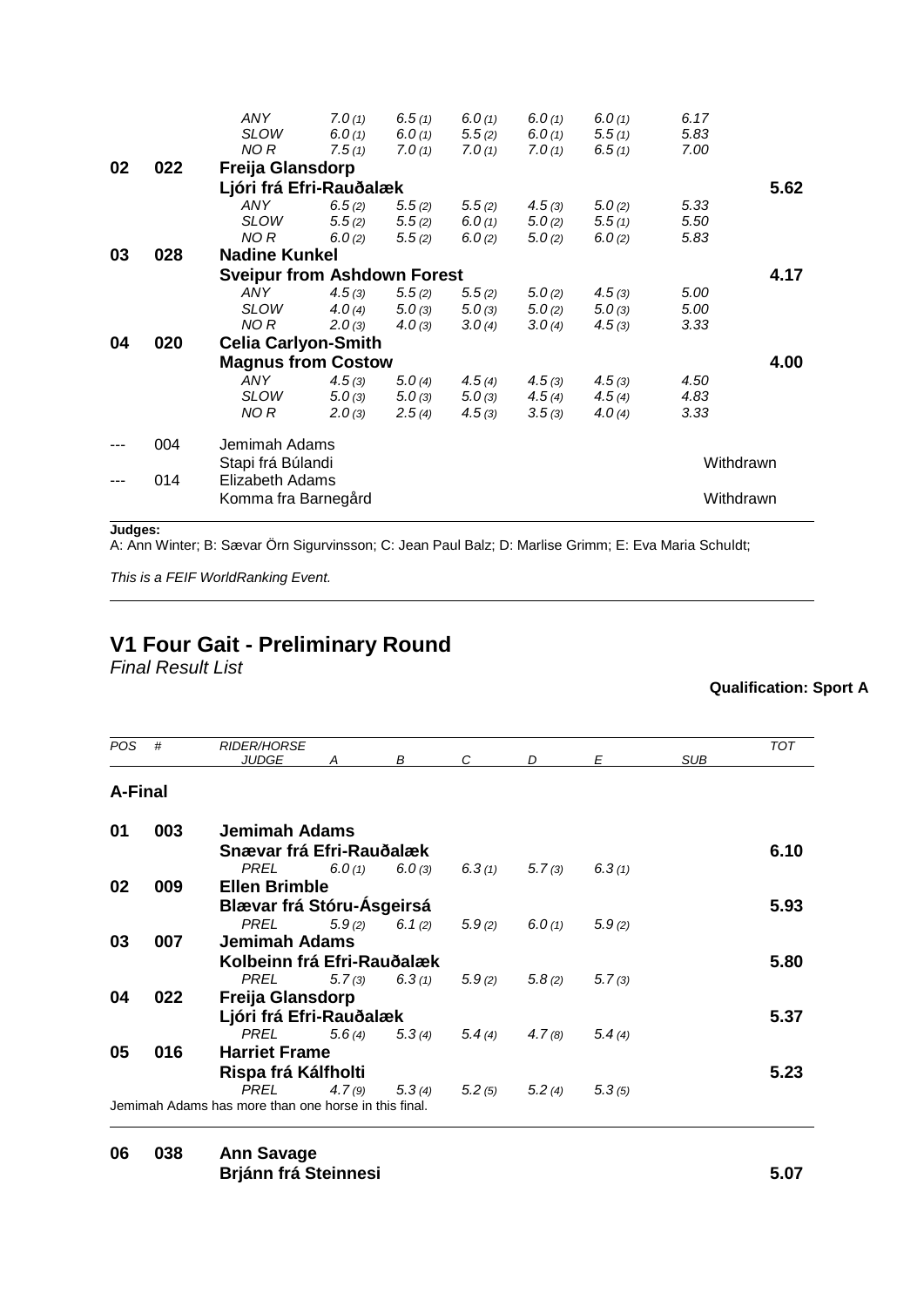|    |     | <b>PREL</b>                  | 5.3(6)  | 5.2(6)          | 5.0(6)  | 4.7(8)  | 5.0(7)  |                     |
|----|-----|------------------------------|---------|-----------------|---------|---------|---------|---------------------|
| 07 | 008 | Fi Pugh                      |         |                 |         |         |         |                     |
|    |     | Maron fra Jakobsgården       |         |                 |         |         |         | 4.97                |
|    |     | PREL                         | 5.5(5)  | <b>4.6</b> (10) | 4.7(10) | 4.9(7)  | 5.3(5)  |                     |
| 07 | 023 | <b>Torben Rees</b>           |         |                 |         |         |         |                     |
|    |     | Pipar frá Fölskvi            | 4.97    |                 |         |         |         |                     |
|    |     | PREL                         | 5.3(6)  | 4.9(8)          | 4.9(7)  | 5.1(5)  | 4.6(10) |                     |
| 09 | 029 | <b>Nadine Kunkel</b>         |         |                 |         |         |         |                     |
|    |     | Kjarkur frá Efri-Rauðalæk    |         |                 |         |         |         | 4.90                |
|    |     | PREL                         | 4.8(8)  | 5.1(7)          | 4.9(7)  | 5.0(6)  | 4.8(8)  |                     |
| 10 | 024 | Lu Crawford                  |         |                 |         |         |         |                     |
|    |     | Merkúr fra Ellevad           |         |                 |         |         |         | 4.77                |
|    |     | PREL                         | 4.5(10) | 4.9(8)          | 4.9(7)  | 4.6(10) | 4.8(8)  |                     |
|    | 030 | Sandy Carson                 |         |                 |         |         |         |                     |
|    |     | Gjafar frá Stóra-Vatnsskarði |         |                 |         |         |         | <b>DISQUALIFIED</b> |
|    |     | PREL                         | 0.0(11) | 0.0(11)         | 0.0(11) | 0.0(11) | 0.0(11) |                     |
|    |     |                              |         |                 |         |         |         |                     |

A: Ann Winter; B: Sævar Örn Sigurvinsson; C: Jean Paul Balz; D: Marlise Grimm; E: Eva Maria Schuldt;

*This is a FEIF WorldRanking Event. Marks of 5.50 or higher will count for the WorldRanking (V1).*

# **V1 Four Gait - A-Final**

*Final Result List*

| POS | #   | <b>RIDER/HORSE</b>          |        |        |        |        |        |            | <b>TOT</b> |
|-----|-----|-----------------------------|--------|--------|--------|--------|--------|------------|------------|
|     |     | <b>JUDGE</b>                | А      | В      | C      | D      | E      | <b>SUB</b> |            |
| 01  | 003 | <b>Jemimah Adams</b>        |        |        |        |        |        |            |            |
|     |     |                             |        |        |        |        |        |            |            |
|     |     | Snævar frá Efri-Rauðalæk    |        |        |        |        |        |            | 6.07       |
|     |     | TÖLT                        | 6.0(1) | 6.0(2) | 6.0(1) | 5.5(2) | 5.5(1) | 5.83       |            |
|     |     | <b>TROT</b>                 | 6.0(1) | 6.5(1) | 6.5(1) | 6.0(1) | 6.0(1) | 6.17       |            |
|     |     | <b>WALK</b>                 | 5.5(3) | 5.5(3) | 5.5(3) | 5.5(3) | 5.0(3) | 5.50       |            |
|     |     | CANT                        | 7.0(1) | 7.0(1) | 7.0(1) | 7.0(1) | 7.0(1) | 7.00       |            |
|     |     | <b>TÖLT</b>                 | 6.0(1) | 6.0(2) | 6.0(2) | 4.5(3) | 5.5(1) | 5.83       |            |
| 02  | 009 | <b>Ellen Brimble</b>        |        |        |        |        |        |            |            |
|     |     | Blævar frá Stóru-Ásgeirsá   |        |        |        |        |        |            | 5.97       |
|     |     | TÖLT                        | 6.0(1) | 6.5(1) | 6.0(1) | 6.5(1) | 5.5(1) | 6.17       |            |
|     |     | <b>TROT</b>                 | 6.0(1) | 6.0(2) | 6.0(2) | 6.0(1) | 6.0(1) | 6.00       |            |
|     |     | <b>WALK</b>                 | 6.0(2) | 6.0(2) | 6.0(1) | 6.5(1) | 6.5(1) | 6.17       |            |
|     |     | CANT                        | 6.5(2) | 5.0(4) | 6.0(2) | 5.5(2) | 5.0(4) | 5.50       |            |
|     |     | <b>TÖLT</b>                 | 5.5(3) | 6.5(1) | 6.5(1) | 6.0(1) | 5.5(1) | 6.00       |            |
| 03  | 022 | Freija Glansdorp            |        |        |        |        |        |            |            |
|     |     | Ljóri frá Efri-Rauðalæk     |        |        |        |        |        |            | 5.53       |
|     |     | <b>TÖLT</b>                 | 5.5(3) | 5.5(3) | 4.5(4) | 4.0(4) | 5.0(3) | 5.00       |            |
|     |     | <b>TROT</b>                 | 5.5(3) | 5.5(3) | 5.5(3) | 5.5(4) | 5.0(4) | 5.50       |            |
|     |     | <b>WALK</b>                 | 6.5(1) | 6.5(1) | 6.0(1) | 6.0(2) | 5.5(2) | 6.17       |            |
|     |     | CANT                        | 6.0(3) | 5.5(2) | 6.0(2) | 5.0(3) | 5.5(2) | 5.67       |            |
|     |     | TÖLT                        | 6.0(1) | 5.0(5) | 6.0(2) | 4.5(3) | 5.0(3) | 5.33       |            |
| 04  | 038 | <b>Ann Savage</b>           |        |        |        |        |        |            |            |
|     |     |                             |        |        |        |        |        |            |            |
|     |     | <b>Brjánn frá Steinnesi</b> |        |        |        |        |        |            | 5.20       |
|     |     | <b>TÖLT</b>                 | 5.0(4) | 5.5(3) | 5.0(3) | 4.5(3) | 4.5(4) | 4.83       |            |
|     |     | <b>TROT</b>                 | 5.5(3) | 5.5(3) | 5.5(3) | 5.0(5) | 5.5(3) | 5.50       |            |
|     |     | <b>WALK</b>                 | 5.5(3) | 5.0(4) | 5.5(3) | 5.0(4) | 5.0(3) | 5.17       |            |
|     |     | CANT                        | 6.0(3) | 5.5(2) | 5.0(4) | 5.0(3) | 5.5(2) | 5.33       |            |
|     |     | <b>TÖLT</b>                 | 5.0(5) | 5.5(3) | 5.5(4) | 4.5(3) | 5.0(3) | 5.17       |            |
| 05  | 016 | <b>Harriet Frame</b>        |        |        |        |        |        |            |            |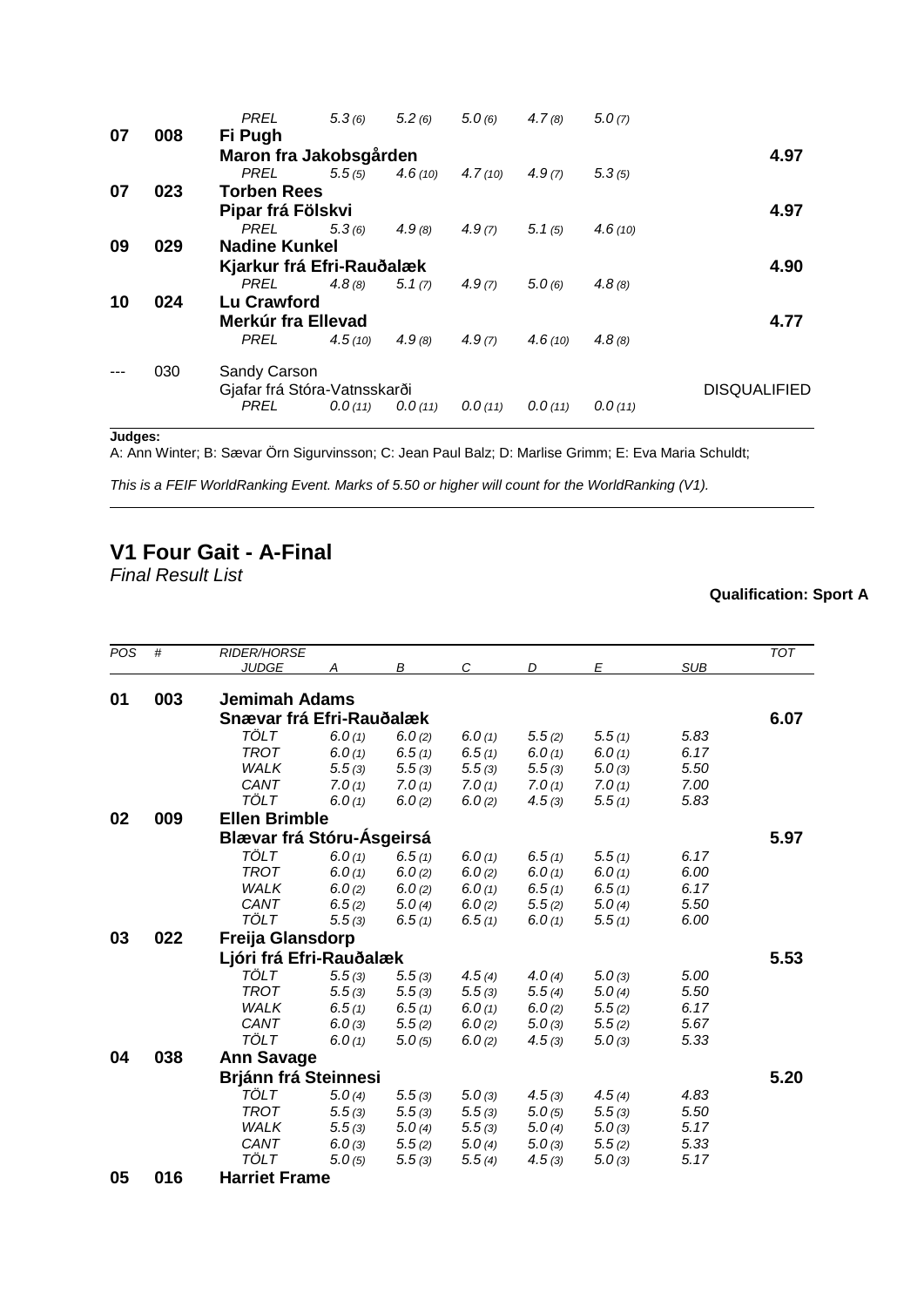|      |     | Rispa frá Kálfholti                         |        |        |        |        |        | 4.47      |  |
|------|-----|---------------------------------------------|--------|--------|--------|--------|--------|-----------|--|
|      |     | TOLT                                        | 4.0(5) | 4.0(5) | 4.5(4) | 4.0(4) | 4.5(4) | 4.17      |  |
|      |     | TROT                                        | 5.0(5) | 5.5(3) | 5.0(5) | 6.0(1) | 5.0(4) | 5.17      |  |
|      |     | <b>WALK</b>                                 | 3.0(5) | 4.0(5) | 4.5(5) | 3.5(5) | 4.0(5) | 3.83      |  |
|      |     | CANT                                        | 4.0(5) | 3.5(5) | 3.0(5) | 4.0(5) | 4.0(5) | 3.83      |  |
|      |     | TÖLT                                        | 5.5(3) | 5.5(3) | 5.5(4) | 5.0(2) | 5.0(3) | 5.33      |  |
| $--$ | 007 | Jemimah Adams<br>Kolbeinn frá Efri-Rauðalæk |        |        |        |        |        | Withdrawn |  |

A: Ann Winter; B: Sævar Örn Sigurvinsson; C: Jean Paul Balz; D: Marlise Grimm; E: Eva Maria Schuldt;

*This is a FEIF WorldRanking Event.* 

## **F1 Five Gait - Preliminary Round**

*Final Result List*

**Qualification: Sport A**

| <b>POS</b> | #   | <b>RIDER/HORSE</b><br><b>JUDGE</b>      | A      | В         | C      | D      | E      | <b>SUB</b> | <b>TOT</b> |
|------------|-----|-----------------------------------------|--------|-----------|--------|--------|--------|------------|------------|
| A-Final    |     |                                         |        |           |        |        |        |            |            |
| 01         | 011 | <b>Mike Adams</b><br>Kafteinn frá Kommu |        |           |        |        |        |            | 6.17       |
|            |     | PREL                                    | 5.9(1) | 6.1 $(1)$ | 6.3(1) | 6.3(1) | 6.1(1) |            |            |
| 02         | 031 | <b>Charlotte Cook</b>                   |        |           |        |        |        |            |            |
|            |     | Óðinn from Inchree                      |        |           |        |        |        |            | 4.77       |
|            |     | <b>PREL</b>                             | 5.0(2) | 4.9(2)    | 4.8(2) | 4.5(2) | 4.6(2) |            |            |
| 03         | 035 | <b>Rebecca Hughes</b>                   |        |           |        |        |        |            |            |
|            |     | Marey frá Akranesi                      |        |           |        |        |        |            | 3.53       |
|            |     | <b>PREL</b>                             | 3.4(3) | 3.5(3)    | 3.5(3) | 3.7(3) | 3.6(3) |            |            |
|            | 012 | Mike Adams<br>Háfeti frá Hurðarbaki     |        |           |        |        |        | Withdrawn  |            |

**Judges:**

A: Ann Winter; B: Sævar Örn Sigurvinsson; C: Jean Paul Balz; D: Marlise Grimm; E: Fi Pugh;

*This is a FEIF WorldRanking Event. Marks of 5.50 or higher will count for the WorldRanking (F1).*

## **F1 Five Gait - A-Final**

*Final Result List*

| <b>POS</b> | #   | <b>RIDER/HORSE</b><br><b>JUDGE</b> |        | B      |        |        | F      | <b>SUB</b> | <b>TOT</b> |
|------------|-----|------------------------------------|--------|--------|--------|--------|--------|------------|------------|
| 01         | 031 | <b>Charlotte Cook</b>              |        |        |        |        |        |            |            |
|            |     | Oðinn from Inchree                 |        |        |        |        |        |            | 5.19       |
|            |     | TÖLT                               | 5.5(2) | 6.0(2) | 6.0(1) | 6.0(1) | 5.0(2) | 5.83       |            |
|            |     | <b>TROT</b>                        | 3.0(1) | 2.5(1) | 1.0(1) | 0.0(1) | 2.0(1) | 1.83       |            |
|            |     | <b>WALK</b>                        | 6.0(1) | 6.0(2) | 5.5(2) | 6.0(2) | 5.5(2) | 5.83       |            |
|            |     | CANT                               | 6.0(1) | 4.5(1) | 5.0(1) | 4.0(1) | 4.5(1) | 4.67       |            |
|            |     | <b>RACI</b>                        | 7.0(1) | 6.0(1) | 4.0(1) | 6.5(1) | 6.0(1) | 6.17       |            |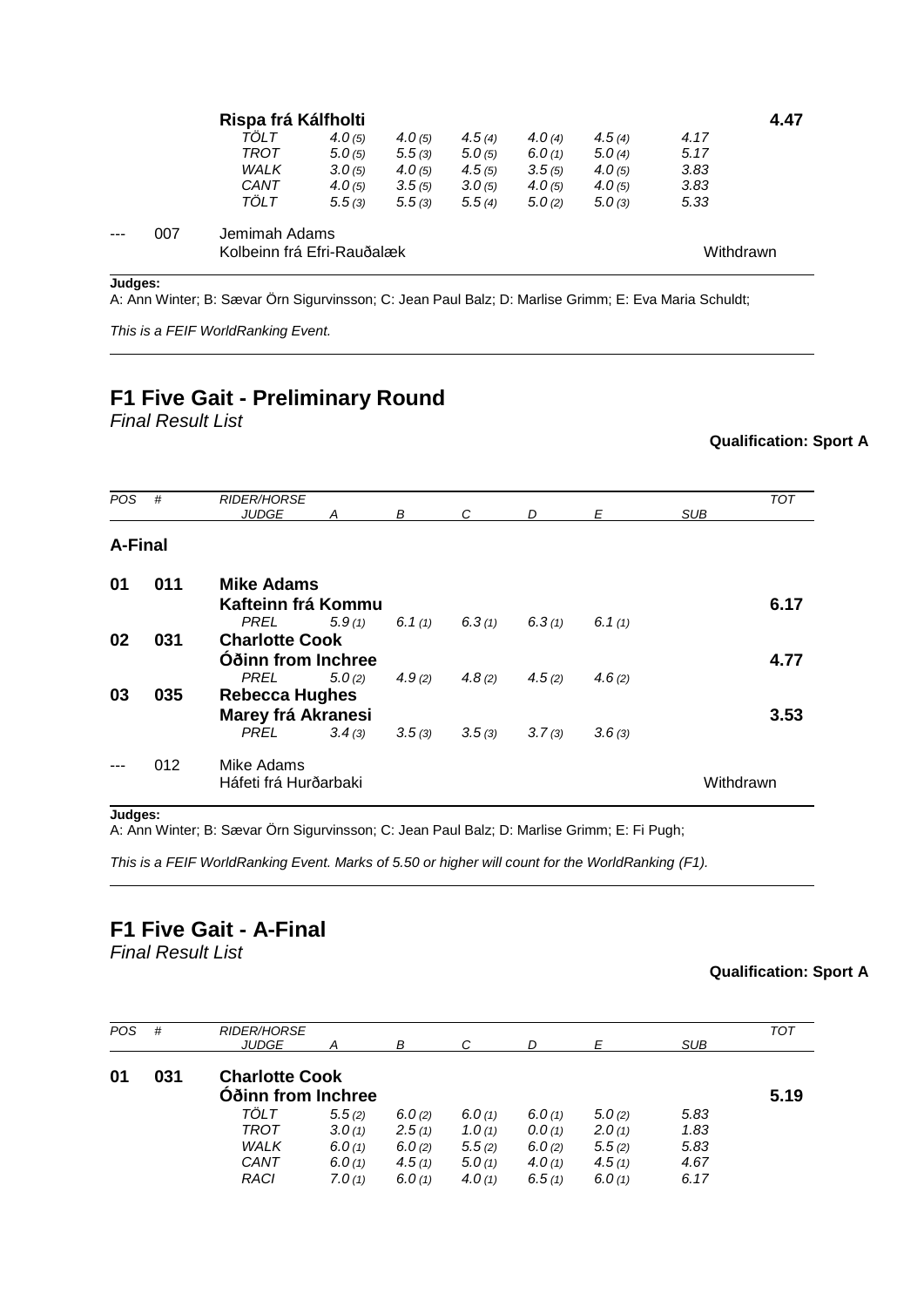|     |             |        |                                                                   |        |        |        |      | 2.93                |  |  |  |
|-----|-------------|--------|-------------------------------------------------------------------|--------|--------|--------|------|---------------------|--|--|--|
|     | TOLT        | 5.0(3) | 4.5(3)                                                            | 5.0(3) | 4.5(3) | 4.0(3) | 4.67 |                     |  |  |  |
|     | TROT        | 0.0(2) | 0.0(2)                                                            | 0.0(3) | 0.0(1) | 0.0(3) | 0.00 |                     |  |  |  |
|     | <b>WALK</b> | 6.0(1) | 5.0(3)                                                            | 5.5(2) | 5.5(3) | 5.5(2) | 5.50 |                     |  |  |  |
|     | CANT        | 2.0(2) | 0.0(2)                                                            | 0.0(2) | 0.0(2) | 0.0(2) | 0.00 |                     |  |  |  |
|     | <b>RACI</b> | 2.5(2) | 3.0(2)                                                            | 2.5(2) | 3.0(2) | 3.0(2) | 2.83 |                     |  |  |  |
| 011 | Mike Adams  |        |                                                                   |        |        |        |      |                     |  |  |  |
|     |             |        |                                                                   |        |        |        |      | <b>DISQUALIFIED</b> |  |  |  |
|     | TÖLT        | 6.0(1) | 6.5(1)                                                            |        | 6.0(1) | 6.0(1) | 6.00 |                     |  |  |  |
|     | <b>TROT</b> | 0.0(2) | 0.0(2)                                                            | 1.0(1) | 0.0(1) | 2.0(1) | 0.33 |                     |  |  |  |
|     | <b>WALK</b> | 5.0(3) | 6.5(1)                                                            | 6.0(1) | 7.0(1) | 6.0(1) | 6.17 |                     |  |  |  |
|     | CANT        | 0.0(3) | 0.0(2)                                                            | 0.0(2) | 0.0(2) | 0.0(2) | 0.00 |                     |  |  |  |
|     | <b>RACI</b> | 0.0(3) | 0.0(3)                                                            | 0.0(3) | 0.0(3) | 0.0(3) | 0.00 |                     |  |  |  |
|     | 035         |        | Rebecca Hughes<br><b>Marey frá Akranesi</b><br>Kafteinn frá Kommu |        | 6.0(1) |        |      |                     |  |  |  |

A: Ann Winter; B: Sævar Örn Sigurvinsson; C: Jean Paul Balz; D: Marlise Grimm; E: Fi Pugh;

*This is a FEIF WorldRanking Event.* 

### **PP1 Pace Test -**

*Final Result List*

### **Qualification: Sport A**

| <b>POS</b> | #                              | <b>RIDER/HORSE</b>    |        |        |           |        |        |     | <b>TOT</b>          |
|------------|--------------------------------|-----------------------|--------|--------|-----------|--------|--------|-----|---------------------|
|            |                                | <b>JUDGE</b>          |        | В      | C         | D      | TIME   | SUB |                     |
|            |                                |                       |        |        |           |        |        |     |                     |
| 01         | 011                            | <b>Mike Adams</b>     |        |        |           |        |        |     |                     |
|            |                                | Kafteinn frá Kommu    |        | 6.63   |           |        |        |     |                     |
|            |                                | 1ST                   | 6.5(2) | 6.5(2) | 5.5(3)    | 6.5(2) | 9.0(3) |     |                     |
|            |                                | 2ND                   | 5.0(1) | 7.0(1) | 7.0(3)    | 6.5(1) | 9.2(1) |     |                     |
| 02         | 012                            | <b>Mike Adams</b>     |        |        |           |        |        |     |                     |
|            |                                | Háfeti frá Hurðarbaki |        |        |           |        |        |     | 6.58                |
|            |                                | 1ST                   | 7.0(1) | 7.0(1) | 6.5(1)    | 6.5(2) | 9.5(2) |     |                     |
|            |                                | 2ND                   | 4.0(2) | 7.0(1) | 7.5(1)    | 6.5(1) | 9.1(2) |     |                     |
| 03         | 031                            | <b>Charlotte Cook</b> |        |        |           |        |        |     |                     |
|            |                                | Oðinn from Inchree    |        |        |           |        |        |     |                     |
|            |                                | 1ST                   | 6.5(2) | 6.5(2) | 6.5 $(1)$ | 7.0(1) | 9.9(1) |     |                     |
|            |                                | 2ND                   | 0.0(3) | 7.0(1) | 7.5(1)    | 5.5(3) | 9.1(2) |     |                     |
|            | 034                            | Aidan Carson          |        |        |           |        |        |     |                     |
|            | <b>Magnus from Etal Rhodes</b> |                       |        |        |           |        |        |     | <b>DISQUALIFIED</b> |
|            |                                | 1ST                   | 0.0(4) | 0.0(4) | 0.0(4)    | 0.0(4) | 0.0(4) |     |                     |
|            |                                |                       |        |        |           |        |        |     |                     |

**Judges:**

A: Ann Winter; B: Marlise Grimm; C: Sævar Örn Sigurvinsson; D: Eva Maria Schuldt; TIME: Jean Paul Balz;

*This is a FEIF WorldRanking Event. Marks of 5.50 or higher will count for the WorldRanking (PP1).*

### **P2 SpeedPass -** *Final Result List*

| POS | <br><b>RIDER/HORSE</b> |                      | <b>MARK</b> | <b>TIME</b> |
|-----|------------------------|----------------------|-------------|-------------|
|     |                        | $\sim$ $\sim$<br>5EC |             |             |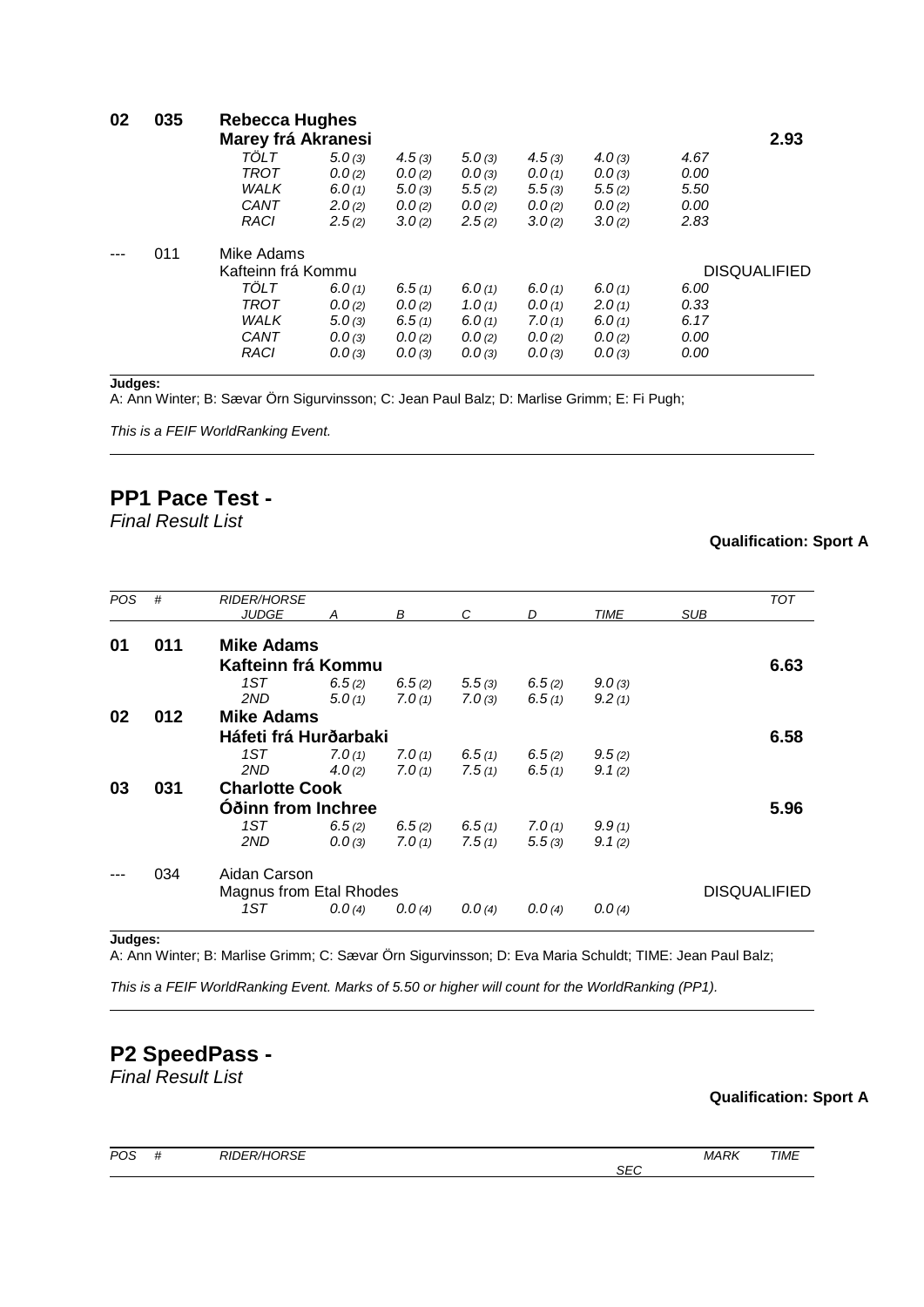| 01 | 011 | <b>Mike Adams</b>     |        |      |        |
|----|-----|-----------------------|--------|------|--------|
|    |     | Kafteinn frá Kommu    |        | 5.27 | 8.84"  |
|    |     | <b>1ST HEAT</b>       | 8.86"  |      |        |
|    |     | 2ND HEAT              | 8.84"  |      |        |
| 02 | 012 | <b>Mike Adams</b>     |        |      |        |
|    |     | Háfeti frá Hurðarbaki |        | 5.27 | 8.84"  |
|    |     | <b>1ST HEAT</b>       | 9.19"  |      |        |
|    |     | 2ND HEAT              | 8.84"  |      |        |
| 03 | 031 | <b>Charlotte Cook</b> |        |      |        |
|    |     | Oðinn from Inchree    |        | 4.67 | 9.20"  |
|    |     | <b>1ST HEAT</b>       | 9.20"  |      |        |
|    |     | 2ND HEAT              | 9.45"  |      |        |
| 04 | 035 | <b>Rebecca Hughes</b> |        |      |        |
|    |     | Marey frá Akranesi    |        | 0.00 | 12.97" |
|    |     | <b>1ST HEAT</b>       | 13.44" |      |        |
|    |     | 2ND HEAT              | 12.97" |      |        |
|    |     |                       |        |      |        |

*This is a FEIF WorldRanking Event. Times of 8.70" or faster will count for the WorldRanking (P2).*

## **FS1 Free Style Performance -**

*Final Result List*

### **Qualification: Sport B**

| <b>POS</b> | #   | <b>RIDER/HORSE</b><br><b>JUDGE</b>          | А      | в      | <b>SUB</b> | TOT  |
|------------|-----|---------------------------------------------|--------|--------|------------|------|
| 01         | 016 | <b>Harriet Frame</b><br>Rispa frá Kálfholti |        |        |            | 5.10 |
|            |     | FREE                                        | 5.6(1) | 4.6(1) |            |      |
| 02         | 008 | Fi Pugh                                     |        |        |            |      |
|            |     | Maron fra Jakobsgården                      |        |        |            | 1.05 |
|            |     | <i>FREE</i>                                 | 1.6(2) | 0.5(2) |            |      |

### **DRES Tolt, Trot Walk Dressage -**

*Final Result List*

| <b>POS</b> | #   | <b>RIDER/HORSE</b>             |        |        |            | <b>TOT</b> |
|------------|-----|--------------------------------|--------|--------|------------|------------|
|            |     | <b>JUDGE</b><br>A              |        | B      | <b>SUB</b> |            |
|            |     |                                |        |        |            |            |
| 01         | 024 | Lu Crawford                    |        |        |            |            |
|            |     | Merkúr fra Ellevad             |        |        |            | 5.75       |
|            |     | FREE                           | 5.6(1) | 5.9(1) |            |            |
| 02         | 026 | <b>Philippa Pringle</b>        |        |        |            |            |
|            |     | <b>Stökkull from Sykehouse</b> |        |        |            | 5.35       |
|            |     | FREE                           | 5.4(2) | 5.3(2) |            |            |
| 03         | 025 | <b>Lu Crawford</b>             |        |        |            |            |
|            |     | Björt frá Götu                 |        |        |            | 4.75       |
|            |     | FREE                           | 4.4(3) | 5.1(3) |            |            |
| 04         | 008 | Fi Pugh                        |        |        |            |            |
|            |     | Maron fra Jakobsgården         |        |        |            | 4.40       |
|            |     | <b>FREE</b>                    | 3.8(4) | 5.0(4) |            |            |
|            |     |                                |        |        |            |            |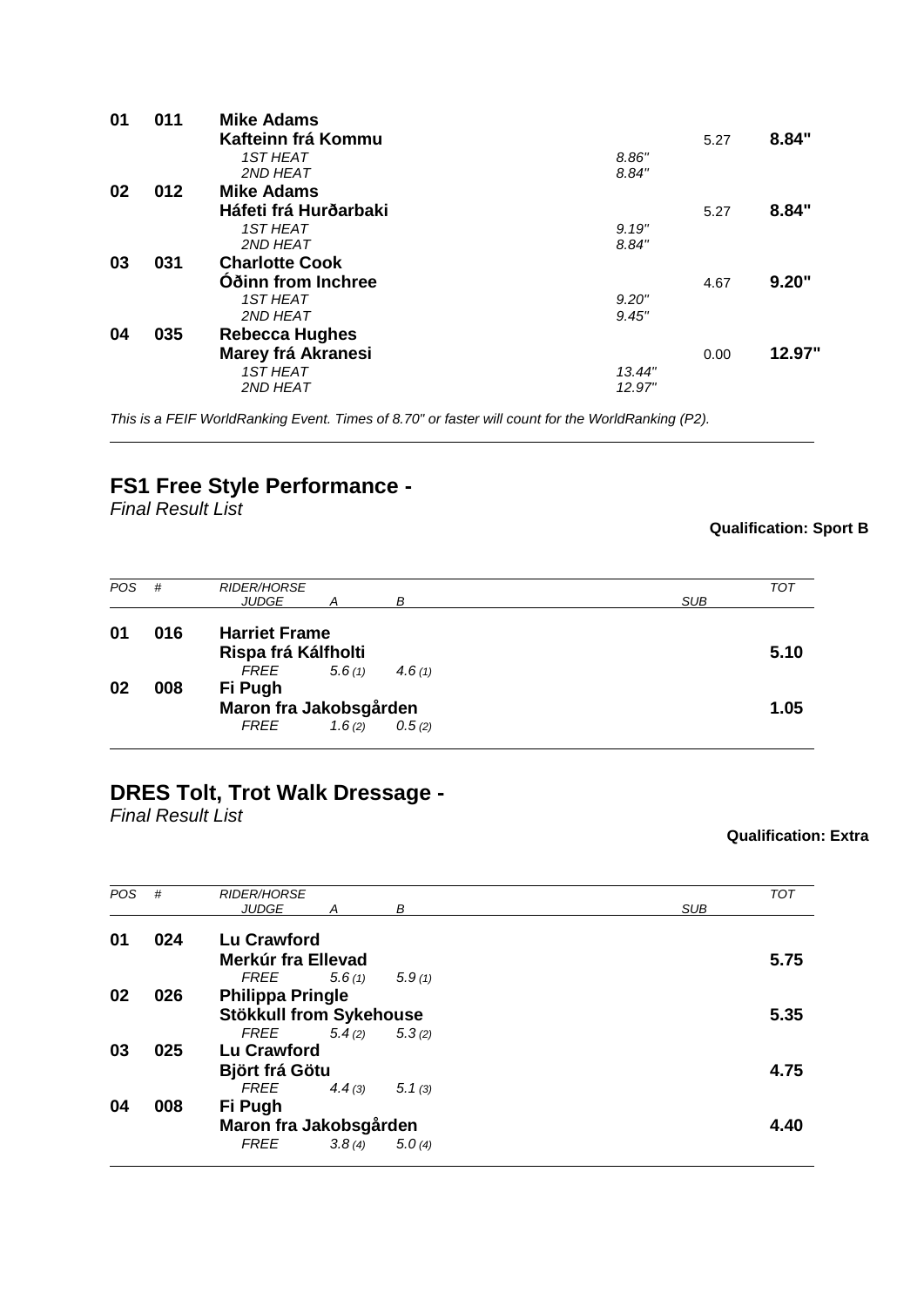### **TT Track and Trail -**

*Final Result List*

### **Qualification: Extra**

| POS | #   | <b>RIDER/HORSE</b><br><b>JUDGE</b><br>А | <b>TOT</b><br><b>SUB</b> |
|-----|-----|-----------------------------------------|--------------------------|
|     |     |                                         |                          |
| 01  | 047 | <b>Charlotte Cook</b>                   |                          |
|     |     | Jandi                                   | 49.50                    |
|     |     | TRAI<br>49.5(1)                         |                          |
| 02  | 023 | <b>Torben Rees</b>                      |                          |
|     |     | Pipar frá Fölskvi                       | 49.00                    |
|     |     | <b>TRAI</b><br>49.0 $(2)$               |                          |
| 03  | 020 | <b>Celia Carlyon-Smith</b>              |                          |
|     |     | <b>Magnus from Costow</b>               | 46.50                    |
|     |     | TRAI<br>46.5(3)                         |                          |
| 04  | 037 | <b>Ann Savage</b>                       |                          |
|     |     | Klettur frá Efri-Rauðalæk               | 42.00                    |
|     |     | <b>TRAI</b><br>42.0(4)                  |                          |
| 05  | 021 | Freija Glansdorp                        |                          |
|     |     | Týr from Solva                          | 39.50                    |
|     |     | <b>TRAI</b><br>39.5(5)                  |                          |
| 06  | 001 | <b>Catherine Holland</b>                |                          |
|     |     | <b>Svipur from Siamber Wen</b>          | 36.00                    |
|     |     | <b>TRAI</b><br>36.0(6)                  |                          |
|     |     |                                         |                          |

# **Combination: Elementary Combination**

| Group 1<br>Group 2 |     | V5;<br>T8;                                                                      |            |  |  |  |
|--------------------|-----|---------------------------------------------------------------------------------|------------|--|--|--|
| <b>POS</b>         | #   | RIDER / HORSE<br>2                                                              | <b>TOT</b> |  |  |  |
| 1                  | 017 | <b>Katherine Heathcote</b><br><b>Svipur from Caehaf</b><br>V5: 3.97<br>T8: 3.70 | 3.835      |  |  |  |
| 2                  | 019 | <b>Peter Heathcote</b><br><b>Svali from Tockholes</b><br>V5: 3.83<br>T8: 2.83   | 3.330      |  |  |  |

# **Combination: Intermediate Combination**

| Group 1<br>Group 2 | (x 0.0);<br>V3;<br>F2;<br>T7:<br>T6; |            |
|--------------------|--------------------------------------|------------|
| POS<br>#           | <b>RIDER / HORSE</b>                 | <b>TOT</b> |
|                    | ⌒                                    |            |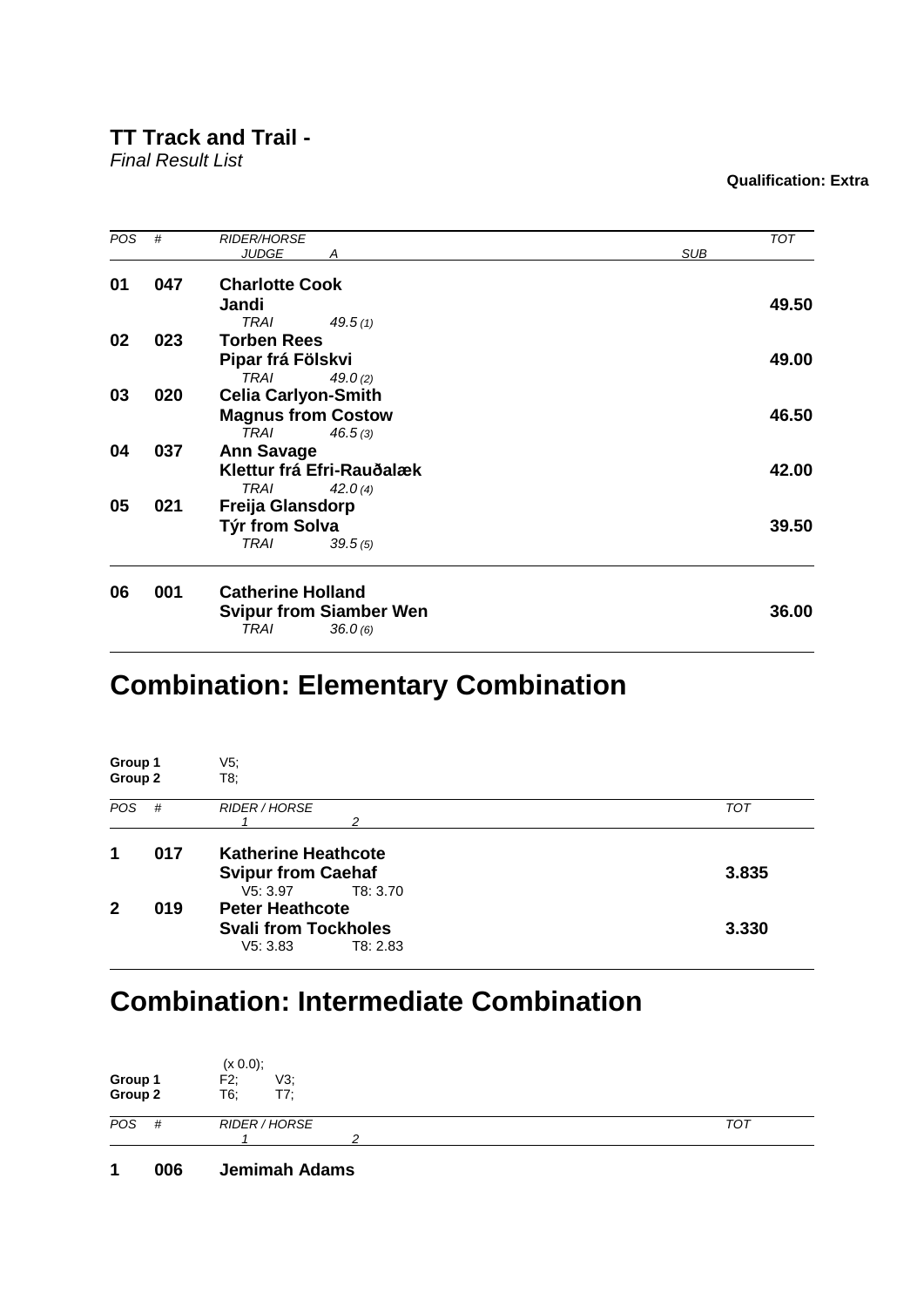|     | Fjölnir frá Eyri<br>V3: 5.67 | 5.470                                                                               |
|-----|------------------------------|-------------------------------------------------------------------------------------|
| 039 | Dave Savage                  |                                                                                     |
|     | Eldur frá Sauðadalsá         | 4.985                                                                               |
|     | V3: 4.80<br>T7: 5.17         |                                                                                     |
| 037 | <b>Ann Savage</b>            |                                                                                     |
|     | Klettur frá Efri-Rauðalæk    | 4.765                                                                               |
|     | V3: 5.10<br>T7: 4.43         |                                                                                     |
| 026 | <b>Philippa Pringle</b>      |                                                                                     |
|     |                              | 4.515                                                                               |
|     | T7:3.83<br>V3: 5.20          |                                                                                     |
| 025 | Lu Crawford                  |                                                                                     |
|     |                              | 4.515                                                                               |
|     | V3: 4.73<br>T7: 4.30         |                                                                                     |
| 027 | <b>Mic Rushen</b>            |                                                                                     |
|     |                              | 3.985                                                                               |
|     | V3: 3.70<br>T7: 4.27         |                                                                                     |
|     |                              | T7: 5.27<br>Stökkull from Sykehouse<br><b>Björt frá Götu</b><br>Fjalar frá Akureyri |

# **Combination: Four Gait**

| Group 1<br>Group 2 |     | T1;<br>$T2$ ;<br>$V1$ ;      |            |  |
|--------------------|-----|------------------------------|------------|--|
| $\overline{POS}$   | #   | <b>RIDER/HORSE</b><br>2<br>1 | <b>TOT</b> |  |
| 1                  | 009 | <b>Ellen Brimble</b>         |            |  |
|                    |     | Blævar frá Stóru-Ásgeirsá    | 5.930      |  |
|                    |     | V1: 5.93<br>T1: 5.93         |            |  |
| $\mathbf{2}$       | 022 | Freija Glansdorp             |            |  |
|                    |     | Ljóri frá Efri-Rauðalæk      | 5.520      |  |
|                    |     | T2: 5.67<br>V1: 5.37         |            |  |
| 3                  | 008 | Fi Pugh                      |            |  |
|                    |     | Maron fra Jakobsgården       | 5.235      |  |
|                    |     | T1: 5.50<br>V1: 4.97         |            |  |
| 4                  | 029 | <b>Nadine Kunkel</b>         |            |  |
|                    |     | Kjarkur frá Efri-Rauðalæk    | 4.915      |  |
|                    |     | T1: 4.93<br>V1: 4.90         |            |  |
| 5                  | 038 | <b>Ann Savage</b>            |            |  |
|                    |     | Brjánn frá Steinnesi         | 4.885      |  |
|                    |     | T1: 4.70<br>V1: 5.07         |            |  |
| 6                  | 023 | <b>Torben Rees</b>           |            |  |
|                    |     | Pipar frá Fölskvi            | 4.820      |  |
|                    |     | T1: 4.67<br>V1: 4.97         |            |  |
| $\overline{7}$     | 024 | <b>Lu Crawford</b>           |            |  |
|                    |     | Merkúr fra Ellevad           | 4.735      |  |
|                    |     | T1: 4.70<br>V1: 4.77         |            |  |
| 8                  | 016 | <b>Harriet Frame</b>         |            |  |
|                    |     | Rispa frá Kálfholti          | 4.650      |  |
|                    |     | T1: 4.07<br>V1: 5.23         |            |  |
|                    |     |                              |            |  |

**Combination: Five Gait**